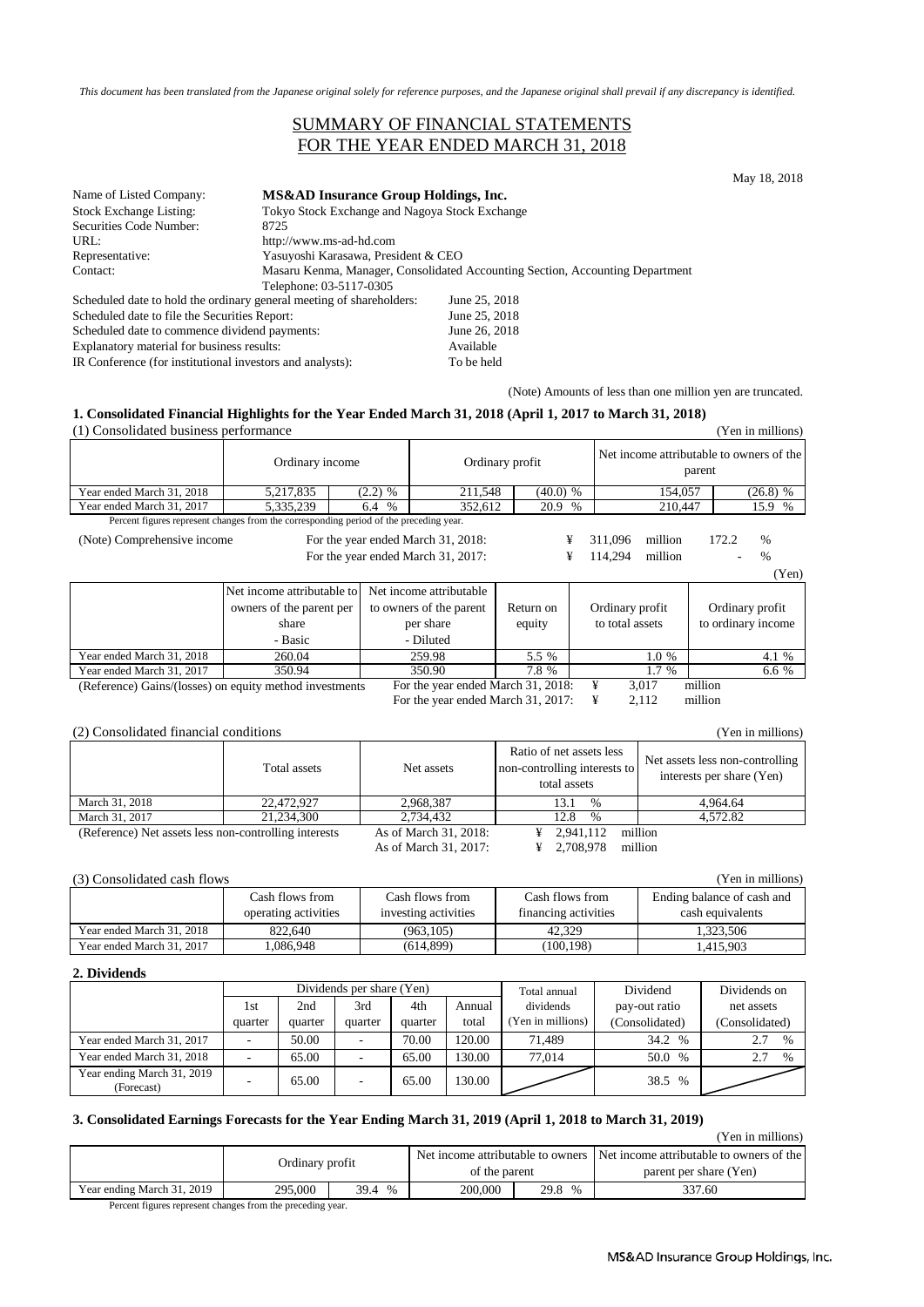#### **\* Notes**

(1) Changes in significant subsidiaries for the period (changes in specified subsidiaries resulting in changes in scope of consolidation): Yes

Increase 0

Decrease 2 (Solo Absolute Bonds and Currency Fund, Amlin Bermuda Holdings, Ltd.)

(2) Changes in accounting policies and accounting estimates and restatements

- 1. Changes in accounting policies due to revisions of accounting standards: None
- 2. Changes in accounting policies other than above: None
- 3. Changes in accounting estimates: None
- 4. Restatements: None

(3) Number of shares of issued stock (common stock)

| 1. Number of shares of issued stock (including treasury stock) |                    |
|----------------------------------------------------------------|--------------------|
| As of March 31, 2018:                                          | 593,291,754 shares |
| As of March 31, 2017:                                          | 633,291,754 shares |
| 2. Number of shares of treasury stock                          |                    |
| As of March 31, 2018:                                          | 880,702 shares     |
| As of March 31, 2017:                                          | 40,884,055 shares  |
| 3. Average number of shares of outstanding stock               |                    |
| For the year ended March 31, 2018:                             | 592,418,361 shares |
| For the year ended March 31, 2017:                             | 599,655,359 shares |

#### **\* This report is unaudited.**

#### **\* Notes to the earnings forecasts and others**

Any earnings forecasts in this report have been made based on the information available to the Company as of the disclosure date of the report and certain assumptions, and therefore do not guarantee future performance. Actual results may differ substantially from these forecasts depending on various factors. For key assumptions of the earnings forecasts and other relevant information, please refer to "Consolidated Earnings Forecasts for the Year Ending March 31, 2019" on page 3 of the Appendix. The forecasts of consolidated ordinary income for the fiscal year and consolidated earnings for the second quarter (cumulative) are not disclosed due to difficulties in calculating reasonable forecast figures stemming from a high susceptibility to natural disasters and market conditions.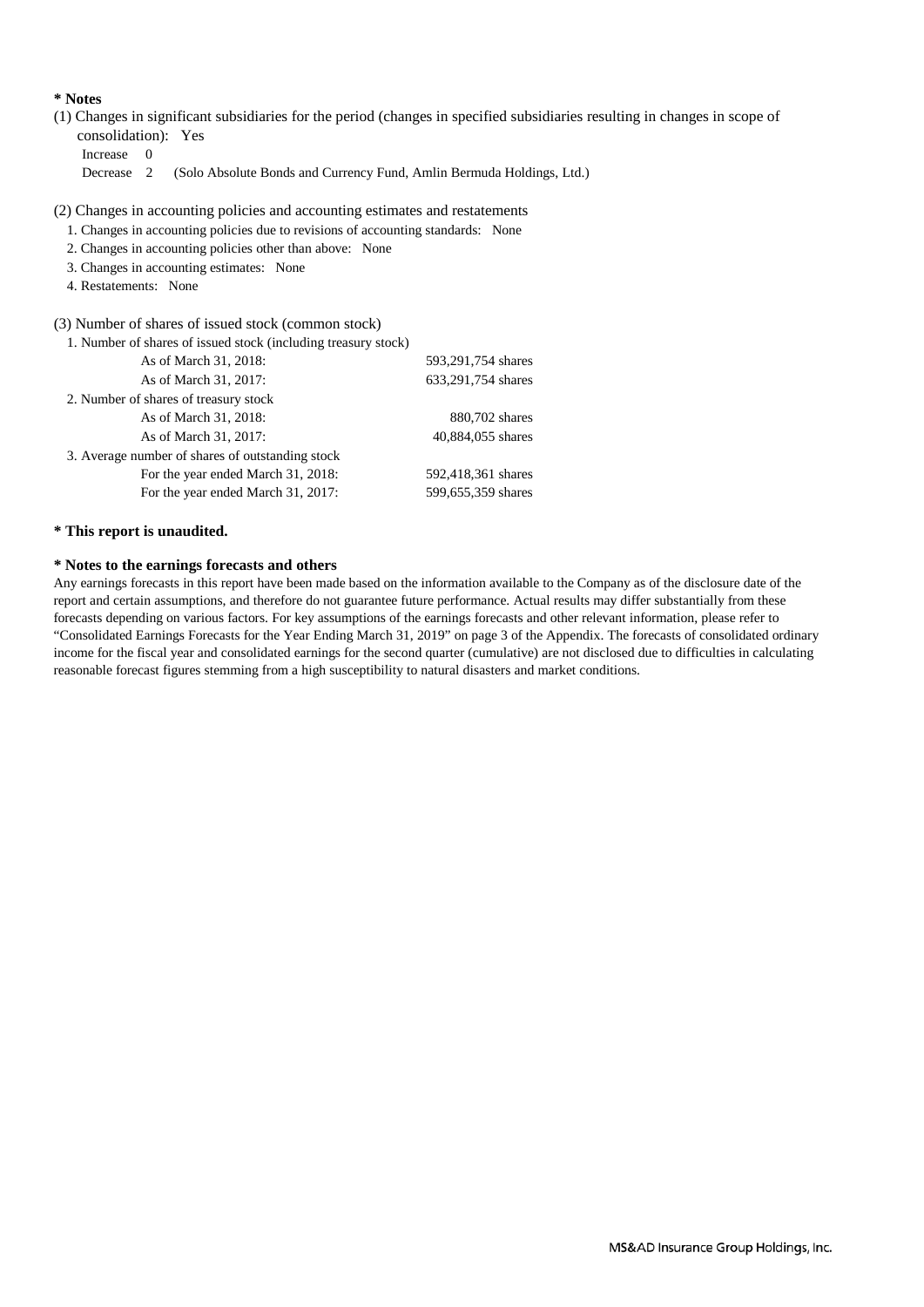## [Appendix]

# **Contents**

| <b>1. Overview of Business Performance and Forecasts</b>                              |                |
|---------------------------------------------------------------------------------------|----------------|
| (1) Overview of Business Performance and Financial Conditions in the Fiscal Year      |                |
|                                                                                       | $\overline{2}$ |
|                                                                                       | $\overline{3}$ |
|                                                                                       | 3              |
| 3. Consolidated Financial Statements and Main Notes                                   |                |
|                                                                                       | $\overline{4}$ |
| (2) Consolidated Statements of Income and Comprehensive Income ······················ | 6              |
|                                                                                       | 9              |
|                                                                                       | 11             |
| (5) Notes to Consolidated Financial Statements                                        |                |
|                                                                                       | 13             |
|                                                                                       | 13             |
|                                                                                       | 18             |
|                                                                                       | 18             |

## **[Attachment]**

Explanatory Material for Business Results for the Year Ended March 31, 2018

Page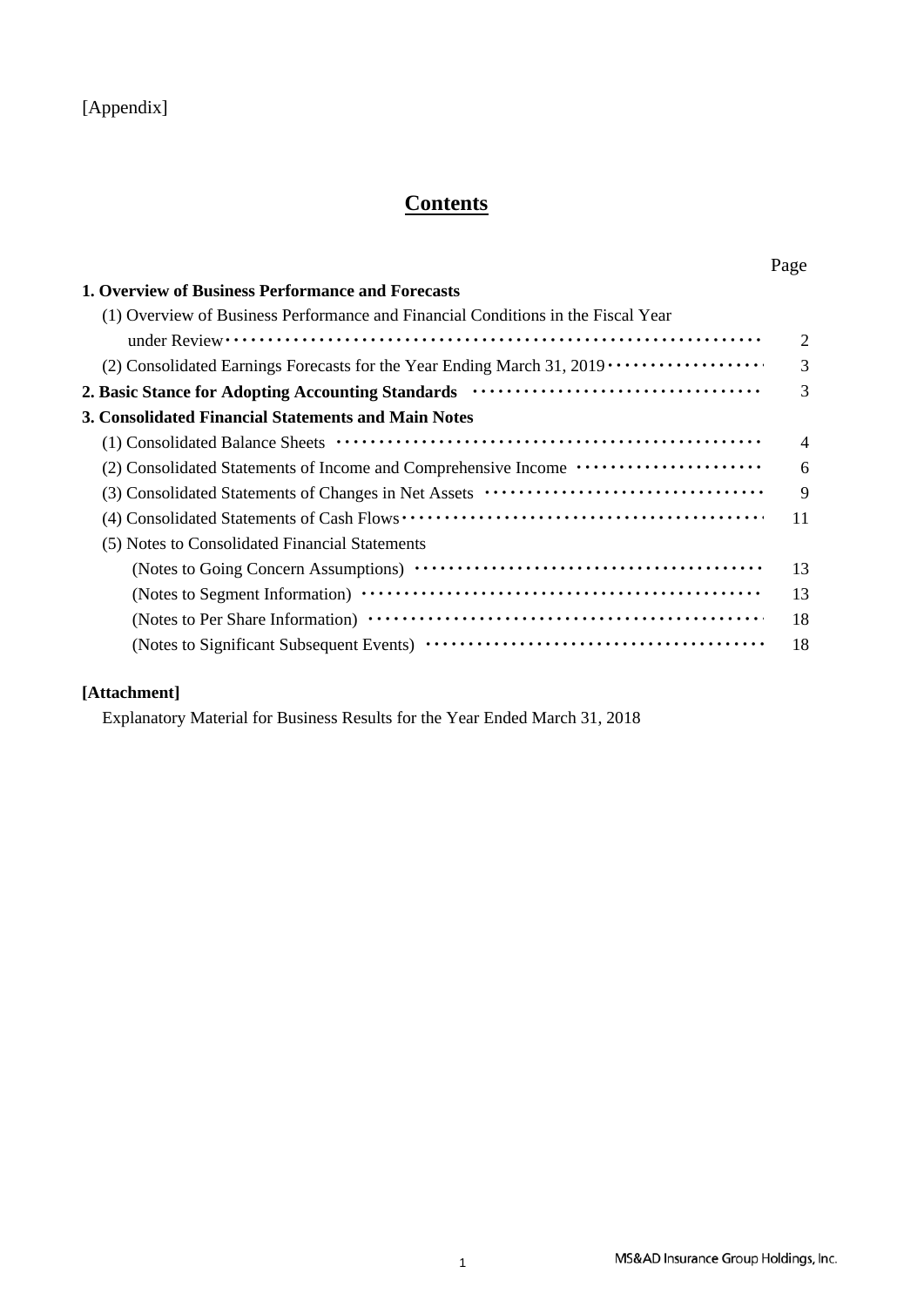#### **1. Overview of Business Performance and Forecasts**

### **(1) Overview of Business Performance and Financial Conditions in the Fiscal Year under Review (Overview of business performance in the fiscal year under review)**

In spite of concerns about the impact of unstable political situations and financial markets, the global economy was generally firm in the fiscal year under review with economic recoveries continuing in the U.S. and Europe. Against such a global economy, the Japanese economy also recovered moderately, reflecting continued improvement in corporate earnings, employment and income conditions among other factors.

In the non-life insurance industry, despite an increase in premium revenues reflecting these economic trends, the results were severely affected by natural disasters such as typhoons in Japan and hurricanes in North America. In the life insurance industry, the amount of policies in force remained at the same level as in the previous year, despite a decline in the amount of new policies for personal insurance due to the impact of the revision of the premium rate.

In such a business environment, during the last year of the medium-term management plan "Next Challenge 2017" that began in FY2014, the Group pursued "Completion of reorganization by function", "Strengthening of Group governance and promotion of ERM (Enterprise Risk Management)", "Transformation of business structure to respond to future changes in the environment", and "Permeation of a corporate culture and development of human assets that meet challenges as professionals" based on the Group's basic strategy to enhance the corporate value of the Group as a whole by focusing on ensuring sustainable growth, improving profitability, securing financial soundness and enhancing capital efficiency.

In regard to reorganization by function, Mitsui Sumitomo Insurance Co., Ltd. , Aioi Nissay Dowa Insurance Co., Ltd. and Mitsui Sumitomo Aioi Life Insurance Co., Ltd. pursued initiatives to promote growth and efficiency in the Group as a whole, such as the joint development of non-life claims service systems, transfer of long-term policies in force of the third sector, and consolidation and reorganization of the head office functions.

As a result of these efforts, earnings for the current consolidated fiscal year to date are as follows.

Underwriting income was ¥4,648.1 billion, investment income was ¥550.8 billion and other ordinary income was ¥18.8 billion, resulting in total ordinary income of ¥5,217.8 billion. At the same time, ordinary expenses amounted to ¥5,006.2 billion, including ¥4,157.7 billion in underwriting expenses, ¥163.1 billion in investment expenses, ¥669.6 billion in operating expenses and general and administrative expenses, and other ordinary expenses amounting to ¥15.6 billion.

As a result, affected by incurred losses (total of net losses paid and provision for outstanding claims reserves) from several natural catastrophes in Japan and overseas, the Company posted an ordinary profit of ¥211.5 billion, a decrease of ¥141.0 billion over the previous fiscal year. After factoring in extraordinary income and losses, income taxes and other items, net income fell by ¥56.3 billion over the previous fiscal year to ¥154.0 billion.

Summaries of each business segment are given below.

#### **1) Domestic Non-life Insurance Business (Mitsui Sumitomo Insurance Co., Ltd.)**

Ordinary income was ¥1,859.9 billion after recording underwriting income of ¥1,654.7 billion, investment income of ¥199.9 billion, and other ordinary income of ¥5.2 billion. Meanwhile, ordinary expenses came to ¥1,597.3 billion resulting from underwriting expenses of ¥1,357.6 billion, investment expenses of ¥9.3 billion, operating expenses and general and administrative expenses of ¥222.5 billion, and other ordinary expenses of ¥7.7 billion.

As a result, ordinary profit was ¥262.5 billion with an increase of ¥47.0 billion from the previous fiscal year. After factoring in extraordinary income and losses, income taxes and other factors to ordinary profit, net income came to ¥198.2 billion with an increase of ¥33.6 billion from the previous fiscal year.

#### **2) Domestic Non-life Insurance Business (Aioi Nissay Dowa Insurance Co., Ltd.)**

Ordinary income was ¥1,335.2 billion after recording underwriting income of ¥1,265.3 billion, investment income of ¥61.0 billion, and other ordinary income of ¥8.9 billion. Meanwhile, ordinary expenses came to ¥1,329.6 billion resulting from underwriting expenses of ¥1,087.1 billion, investment expenses of ¥57.8 billion, operating expenses and general and administrative expenses of ¥182.7 billion, and other ordinary expenses of ¥1.8 billion.

As a result, ordinary profit was ¥5.6 billion with a decrease of ¥69.5 billion from the previous fiscal year. After factoring in extraordinary income and losses, income taxes and other factors to ordinary profit, net income came to ¥15.6 billion with a decrease of ¥34.7 billion from the previous fiscal year.

#### **3) Domestic Non-life Insurance Business (Mitsui Direct General Insurance Co., Ltd.)**

Ordinary income was ¥37.9 billion after recording underwriting income of ¥37.8 billion and others, meanwhile, ordinary expenses came to ¥37.5 billion resulting from underwriting expenses of ¥28.9 billion and operating expenses and general and administrative expenses of ¥8.5 billion.

As a result, ordinary profit was ¥0.4 billion with an increase of ¥1.4 billion from the previous fiscal year, meanwhile, net income was ¥0.3 billion with an increase of ¥1.3 billion from the previous fiscal year. Consequently, net income after taking ownership interests into account (net income by segment) was ¥0.2 billion with an increase of ¥1.2 billion from net loss in the previous fiscal year.

#### **4) Domestic Life Insurance Business (Mitsui Sumitomo Aioi Life Insurance Co., Ltd.)**

Ordinary income was ¥550.4 billion after recording insurance premiums and others of ¥493.7 billion, investment income of ¥53.8 billion, and other ordinary income of ¥2.9 billion. Meanwhile, ordinary expenses came to ¥533.5 billion resulting from insurance claims and others of ¥189.3 billion, provision for underwriting reserves and others of ¥247.7 billion, investment expenses of ¥3.8 billion, operating expenses of ¥79.3 billion, and other ordinary expenses of ¥13.0 billion.

As a result, ordinary profit was ¥16.9 billion with an increase of ¥0.8 billion from the previous fiscal year. After factoring in extraordinary income and losses, income taxes and other factors to ordinary profit, net income of ¥5.2 billion was reported with an increase of ¥0.6 billion from the previous fiscal year.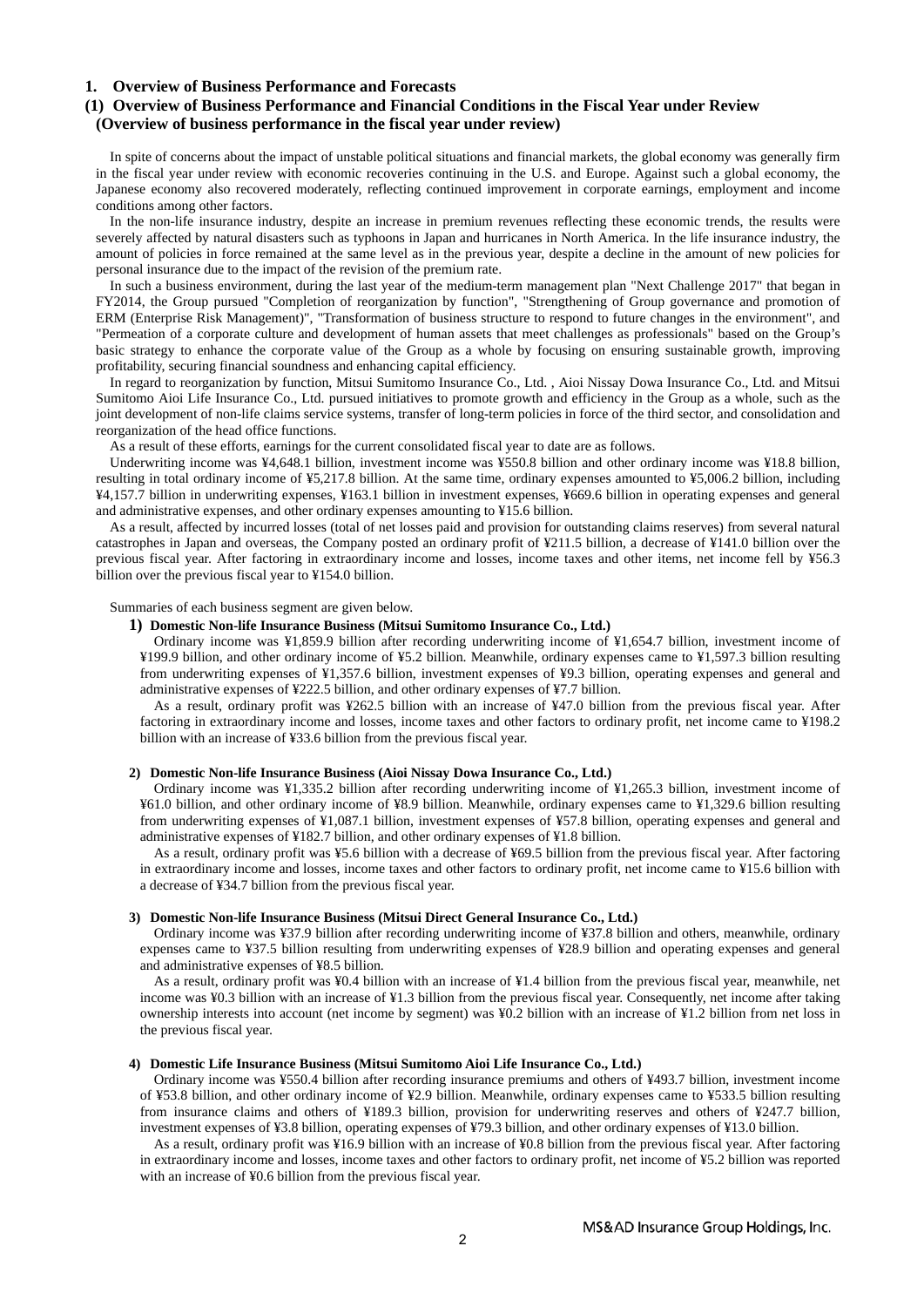#### **5) Domestic Life Insurance Business (Mitsui Sumitomo Primary Life Insurance Co., Ltd.)**

Ordinary income was ¥1,256.4 billion after recording insurance premiums and others of ¥1,059.5 billion, investment income of ¥193.6 billion, and other ordinary income of ¥3.2 billion. Meanwhile, ordinary expenses came to ¥1,227.5 billion resulting from insurance claims and others of ¥694.8 billion, provision for underwriting reserves and others of ¥355.2 billion, investment expenses of ¥118.8 billion, operating expenses of ¥50.2 billion, and other ordinary expenses of ¥8.3 billion.

As a result, ordinary profit was ¥28.9 billion with a decrease of ¥28.7 billion from the previous fiscal year. After factoring in extraordinary income and losses, income taxes and other factors to ordinary profit, net income came to ¥29.2 billion with an increase of ¥8.5 billion from the previous fiscal year.

#### **6) International Business (Overseas Insurance Subsidiaries)**

Net premiums written in the overseas insurance subsidiaries segment decreased by ¥10.7 billion compared to the previous fiscal year to ¥682.3 billion.

Ordinary loss was ¥104.3 billion with a decrease of ¥144.3 billion from the previous fiscal year mainly due to the impact of overseas natural catastrophes that occurred one after another, and net loss (net loss by segment) came to ¥104.6 billion with a decrease of ¥128.7 billion from the previous fiscal year.

#### **(Overview of Financial Conditions in the Fiscal Year under Review)**

Total assets as at March 31, 2018 stood at ¥22,472.9 billion with an increase of ¥1,238.6 billion from the end of the previous fiscal year, and net assets stood at ¥2,968.3 billion with an increase of ¥233.9 billion mainly due to an increase in net unrealized gains/(losses) on investments in securities.

#### **(Overview of Cash Flows in the Fiscal Year under Review)**

With regard to cash flows in the fiscal year under review, net cash flows from operating activities decreased by ¥264.3 billion over the previous year to ¥822.6 billion, mainly due to a decrease in life insurance premiums. Net cash flows from investing activities decreased by ¥348.2 billion from the previous year, mainly due to an increase in purchase of securities, to ¥(963.1) billion. In addition, net cash flows from financing activities were ¥42.3 billion, an increase of ¥142.5 billion over the previous year, which mainly reflected a decline in repayments of borrowings. As a result, the balance of cash and cash equivalents at the end of the fiscal year under review stood at ¥1,323.5 billion, a decrease of ¥92.3 billion from the end of the previous fiscal year.

In regard to the liquidity of funds, the MS&AD Group maintains sufficient liquid assets in preparation for any deterioration in its cash position due to factors such as the outflow of funds arising from the payment of insurance claims or disruptions in markets. It also evaluates liquidity in terms of both assets and liabilities based on trends regarding the inflow and outflow of funds, and conducts appropriate cash management.

#### **(2) Consolidated Earnings Forecasts for the Year Ending March 31, 2019**

Based on the assumptions below, the Company forecasts ordinary profit of ¥295.0 billion and net income attributable to owners of the parent of ¥200.0 billion on a consolidated basis for the year ending March 31, 2019.

- The forecast of net premiums written is based on the Company's own estimate taking into account the trends in the consolidated business results.
- Incurred losses (the sum total of net claims paid and provision for outstanding claims) in relation to new domestic natural catastrophes are projected to be ¥31.0 billion at Mitsui Sumitomo Insurance Co., Ltd. and ¥20.0 billion at Aioi Nissay Dowa Insurance Co., Ltd.
- Market interest rates, currency exchange rates, and stock prices are assumed not to change substantially from the end of March 2018.

The Company's consolidated earnings forecasts have been prepared based on certain assumed conditions, including those above, but actual results may differ substantially from these forecasts depending on various factors.

#### **2. Basic Stance for Adopting Accounting Standards**

The Company is considering adopting International Financial Reporting Standards (IFRS) to improve international comparability of financial information for the capital market, and necessary actions such as information gathering and examination of introducing process are being conducted. The adoption date has not yet been determined, but it is expected to be decided following the progress in discussion of the accounting standard for insurance contracts (IFRS 17) and other factors.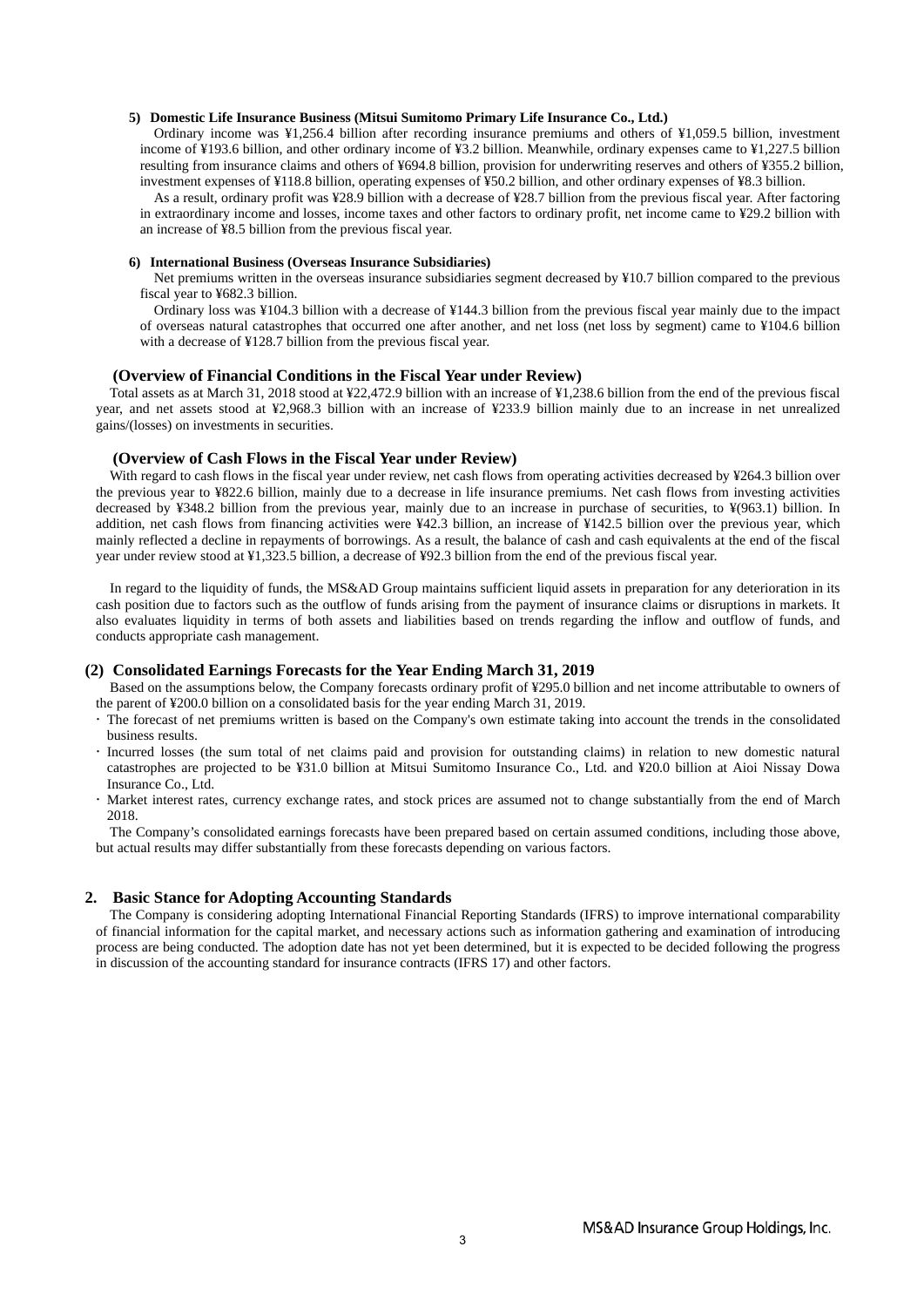# **3. Consolidated Financial Statements and Main Notes**

# **(1) Consolidated Balance Sheets**

|                                                         |                | (Yen in millions) |
|---------------------------------------------------------|----------------|-------------------|
|                                                         | March 31, 2017 | March 31, 2018    |
| Assets                                                  |                |                   |
| Cash, deposits and savings                              | 1,419,267      | 1,481,694         |
| Call loans                                              | 15,000         |                   |
| Receivables under resale agreements                     | 6,999          | 6,999             |
| Receivables under securities borrowing transactions     | 285,455        | 309,644           |
| Monetary claims bought                                  | 111,320        | 140,133           |
| Money trusts                                            | 971,119        | 1,043,506         |
| Investments in securities                               | 15,303,103     | 16,152,966        |
| Loans                                                   | 886,316        | 892,599           |
| Tangible fixed assets:                                  | 464,955        | 459,624           |
| Land                                                    | 232,151        | 231,456           |
| <b>Buildings</b>                                        | 196,693        | 191,374           |
| Lease assets                                            | 2,943          | 2,711             |
| Construction in progress                                | 1,658          | 2,379             |
| Other tangible fixed assets                             | 31,508         | 31,701            |
| Intangible fixed assets:                                | 417,156        | 549,502           |
| Software                                                | 74,572         | 57,491            |
| Goodwill                                                | 163,415        | 229,221           |
| Lease assets                                            | 3              | 218               |
| Other intangible fixed assets                           | 179,164        | 262,570           |
| Other assets                                            | 1,225,719      | 1,297,829         |
| Assets for retirement benefits                          | 32,452         | 30,645            |
| Deferred tax assets                                     | 55,660         | 68,026            |
| Customers' liabilities under acceptances and guarantees | 50,530         | 49,500            |
| Bad debt reserve                                        | (10,756)       | (9,746)           |
| <b>Total</b> assets                                     | 21,234,300     | 22,472,927        |
| Liabilities                                             |                |                   |
| Policy liabilities:                                     | 16,156,153     | 16,964,512        |
| Outstanding claims                                      | 1,982,354      | 2,213,650         |
| Underwriting reserves                                   | 14,173,799     | 14,750,861        |
| Bonds issued                                            | 456,191        | 558,191           |
| Other liabilities                                       | 1,226,769      | 1,328,675         |
| Liabilities for pension and retirement benefits         | 190,562        | 184,569           |
| Reserve for retirement benefits for officers            | 640            | 538               |
| Accrued bonuses for employees                           | 28,396         | 27,592            |
| Reserve for reorganization by function                  | 22,097         | 16,341            |
| Reserves under the special laws:                        | 194,960        | 152,928           |
| Reserve for price fluctuation                           | 194,960        | 152,928           |
| Deferred tax liabilities                                | 173,566        | 221,690           |
| Acceptances and guarantees                              | 50,530         | 49,500            |
| <b>Total liabilities</b>                                | 18,499,867     | 19,504,540        |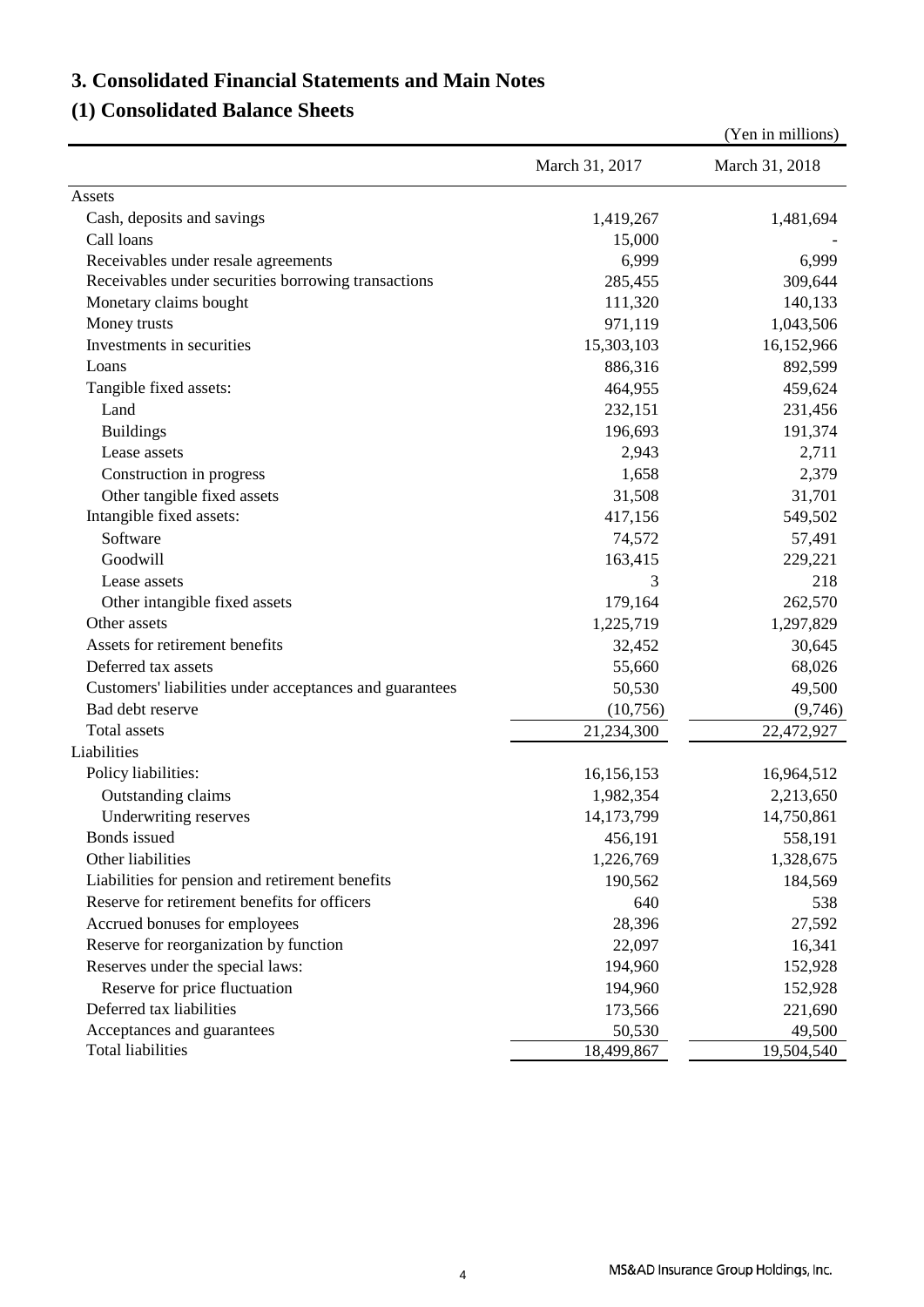|                                                             |                | (Yen in millions) |
|-------------------------------------------------------------|----------------|-------------------|
|                                                             | March 31, 2017 | March 31, 2018    |
| Net assets                                                  |                |                   |
| Shareholders' equity:                                       |                |                   |
| Common stock                                                | 100,000        | 100,000           |
| Capital surplus                                             | 669,458        | 554,320           |
| Retained earnings                                           | 775,877        | 849,044           |
| Treasury stock                                              | (120,050)      | (2,599)           |
| Total shareholders' equity                                  | 1,425,285      | 1,500,765         |
| Accumulated other comprehensive income:                     |                |                   |
| Net unrealized gains/(losses) on investments in securities  | 1,360,859      | 1,487,258         |
| Net deferred gains/(losses) on hedges                       | 23,472         | 20,043            |
| Foreign currency translation adjustments                    | (91,219)       | (66, 274)         |
| Accumulated actuarial gains/(losses) on retirement benefits | (9,420)        | (679)             |
| Total accumulated other comprehensive income                | 1,283,692      | 1,440,346         |
| Stock acquisition rights                                    | 307            | 566               |
| Non-controlling interests                                   | 25,147         | 26,709            |
| Total net assets                                            | 2,734,432      | 2,968,387         |
| Total liabilities and net assets                            | 21,234,300     | 22,472,927        |
|                                                             |                |                   |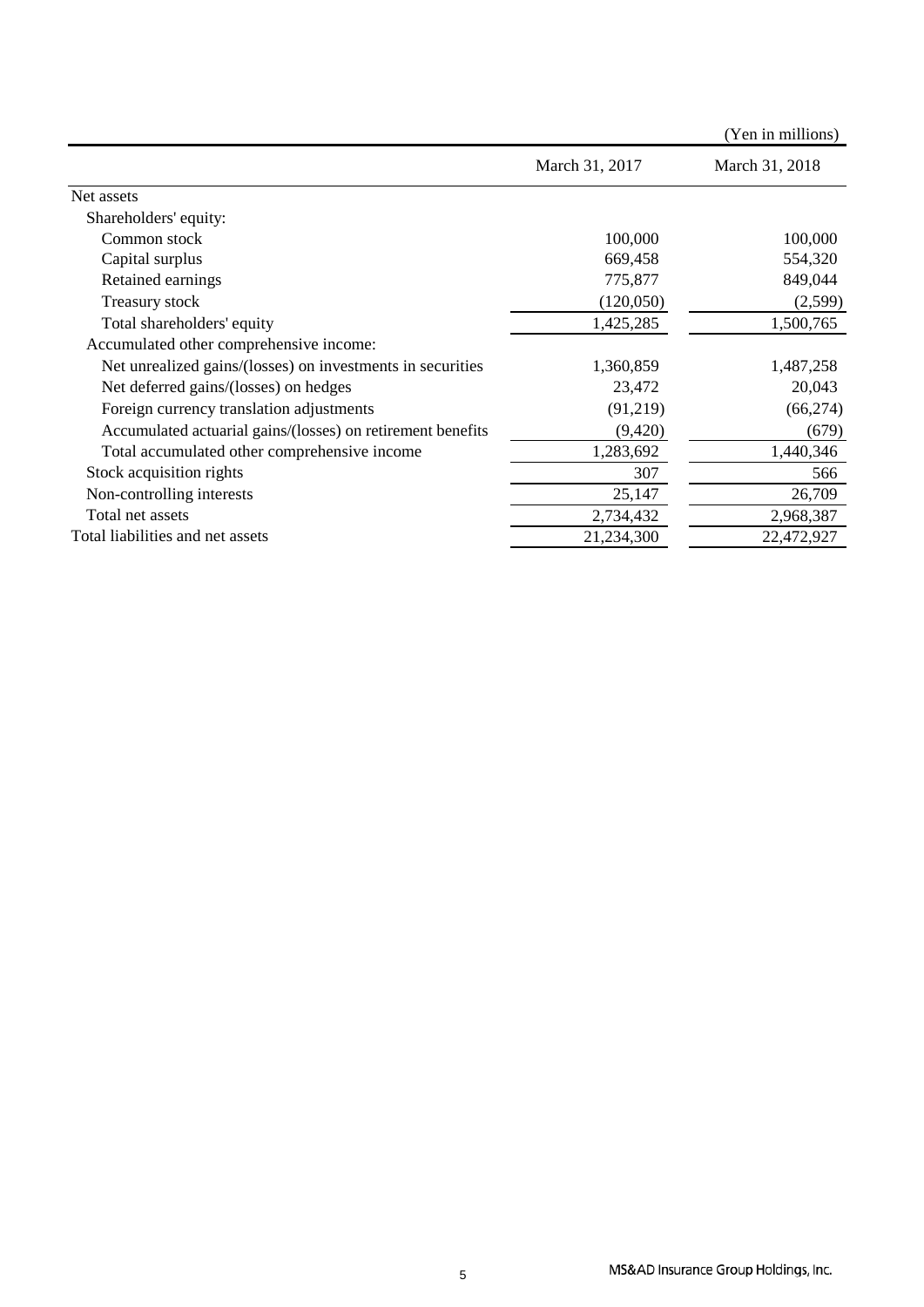# **(2) Consolidated Statements of Income and Comprehensive Income**

# **(Consolidated Statements of Income)**

|                                                                                 |                | (Yen in millions) |
|---------------------------------------------------------------------------------|----------------|-------------------|
|                                                                                 | Year ended     | Year ended        |
|                                                                                 | March 31, 2017 | March 31, 2018    |
| Ordinary income:                                                                | 5,335,239      | 5,217,835         |
| Underwriting income:                                                            | 4,810,863      | 4,648,110         |
| Net premiums written                                                            | 3,407,389      | 3,440,976         |
| Deposit premiums from policyholders                                             | 98,546         | 86,371            |
| Investment income on deposit premiums from policyholders                        | 45,405         | 43,130            |
| Life insurance premiums                                                         | 1,253,167      | 1,058,278         |
| Other underwriting income                                                       | 6,353          | 19,353            |
| Investment income:                                                              | 507,283        | 550,838           |
| Interest and dividends income                                                   | 272,556        | 286,229           |
| Investment gains on money trusts                                                | 16,056         | 8,795             |
| Investment gains on trading securities                                          | 50,255         | 29,424            |
| Gains on sales of securities                                                    | 92,602         | 151,934           |
| Gains on redemption of securities                                               | 718            | 1,092             |
| Investment gains on separate accounts                                           | 81,380         | 115,299           |
| Other investment income                                                         | 39,118         | 1,194             |
| Transfer of investment income on deposit premiums from policyholders            | (45, 405)      | (43, 130)         |
| Other ordinary income:                                                          | 17,093         | 18,886            |
| Gains on equity method investments                                              | 2,112          | 3,017             |
| Other ordinary income                                                           | 14,980         | 15,868            |
| Ordinary expenses:                                                              | 4,982,626      | 5,006,286         |
| Underwriting expenses:                                                          | 4,256,352      | 4,157,768         |
| Net claims paid                                                                 | 1,831,876      | 1,935,165         |
| Loss adjustment expenses                                                        | 169,562        | 171,041           |
| Commissions and collection expenses                                             | 681,003        | 689,066           |
| Maturity refunds to policyholders                                               | 236,800        | 241,099           |
| Dividends to policyholders                                                      | 526            | 283               |
| Life insurance claims                                                           | 330,897        | 376,130           |
| Provision for outstanding claims                                                | 71,394         | 179,565           |
| Provision for underwriting reserves                                             | 908,160        | 558,519           |
| Other underwriting expenses                                                     | 26,131         | 6,897             |
| Investment expenses:                                                            | 55,096         | 163,183           |
| Investment losses on money trusts                                               | 1,034          | 13,748            |
| Losses on sales of securities                                                   | 12,769         | 8,996             |
|                                                                                 | 2,034          |                   |
| Impairment losses on securities                                                 |                | 1,512<br>584      |
| Losses on redemption of securities<br>Losses on derivative transactions         | 1,118          |                   |
|                                                                                 | 31,628         | 14,498            |
| Other investment expenses                                                       | 6,512          | 123,843           |
| Operating expenses and general and administrative expenses                      | 653,593        | 669,640           |
| Other ordinary expenses:                                                        | 17,584         | 15,693            |
| Interest expense                                                                | 8,986          | 9,057             |
| Provision for bad debts                                                         | 2,012          |                   |
| Loss on bad debts                                                               | 217            | 215               |
| Amortization of deferred assets under Article 113 of the Insurance Business Act | 947            |                   |
| Other ordinary expenses                                                         | 5,420          | 6,420             |
| Ordinary profit                                                                 | 352,612        | 211,548           |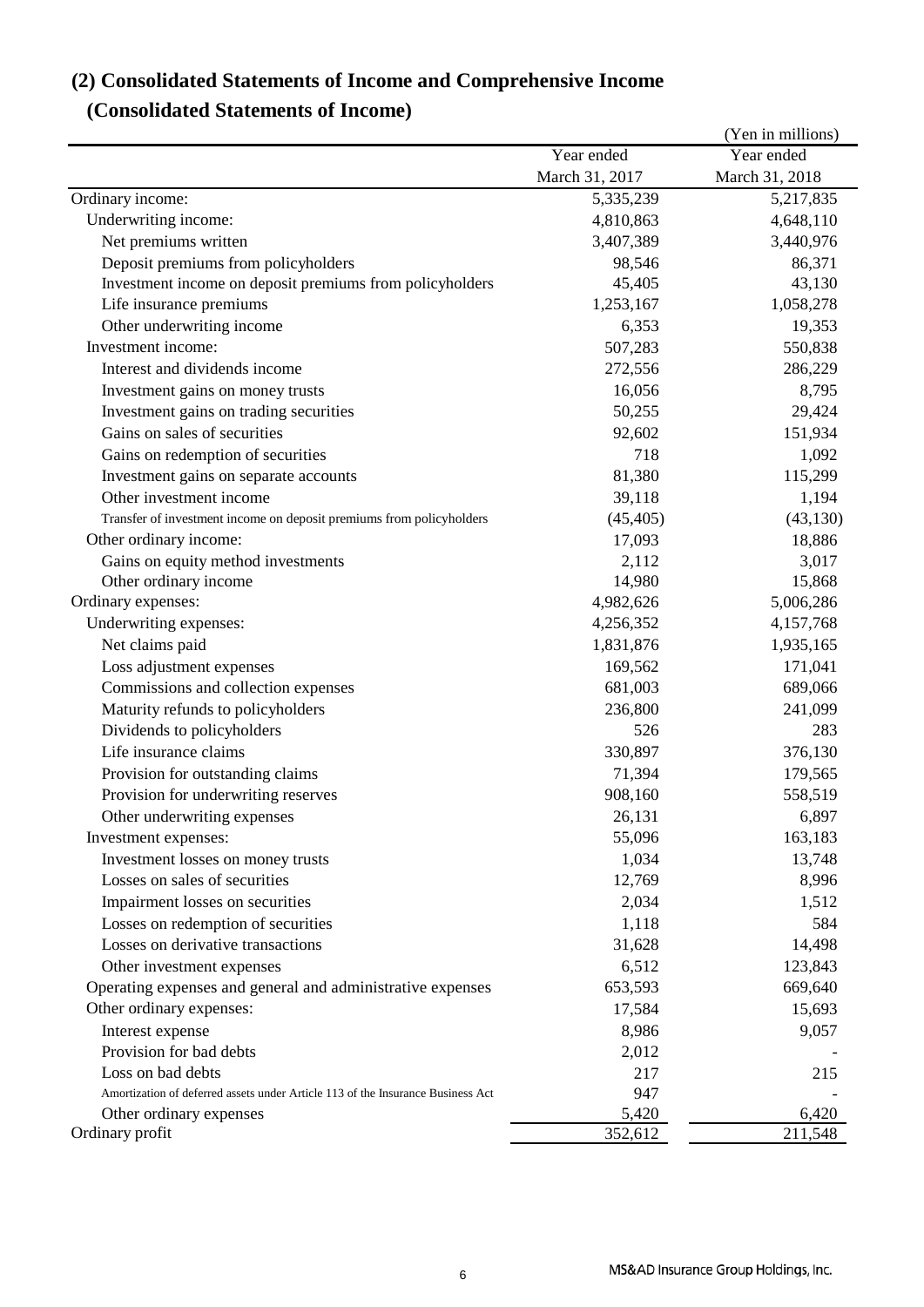|                                                             |                | (Yen in millions) |
|-------------------------------------------------------------|----------------|-------------------|
|                                                             | Year ended     | Year ended        |
|                                                             | March 31, 2017 | March 31, 2018    |
| Extraordinary income:                                       | 3,546          | 51,348            |
| Gains on sales of fixed assets                              | 3,546          | 9,316             |
| Reversal of reserves under the special laws:                |                | 42,032            |
| Reversal of reserve for price fluctuation                   |                | 42,032            |
| Extraordinary losses:                                       | 73,553         | 18,589            |
| Losses on sales of fixed assets                             | 2,456          | 3,853             |
| Impairment losses on fixed assets                           | 5,512          | 14,724            |
| Provision for reserves under the special laws:              | 33,928         |                   |
| Provision for reserve for price fluctuation                 | 33,928         |                   |
| Losses on reduction of tangible fixed assets                |                | 11                |
| Other extraordinary losses                                  | 31,656         |                   |
| Income before income taxes                                  | 282,605        | 244,307           |
| Income taxes - current                                      | 105,468        | 118,432           |
| Income taxes - deferred                                     | (34, 562)      | (28,008)          |
| Total income taxes                                          | 70,906         | 90,423            |
| Net income                                                  | 211,699        | 153,884           |
| Net income/(loss) attributable to non-controlling interests | 1,252          | (173)             |
| Net income attributable to owners of the parent             | 210,447        | 154,057           |
|                                                             |                |                   |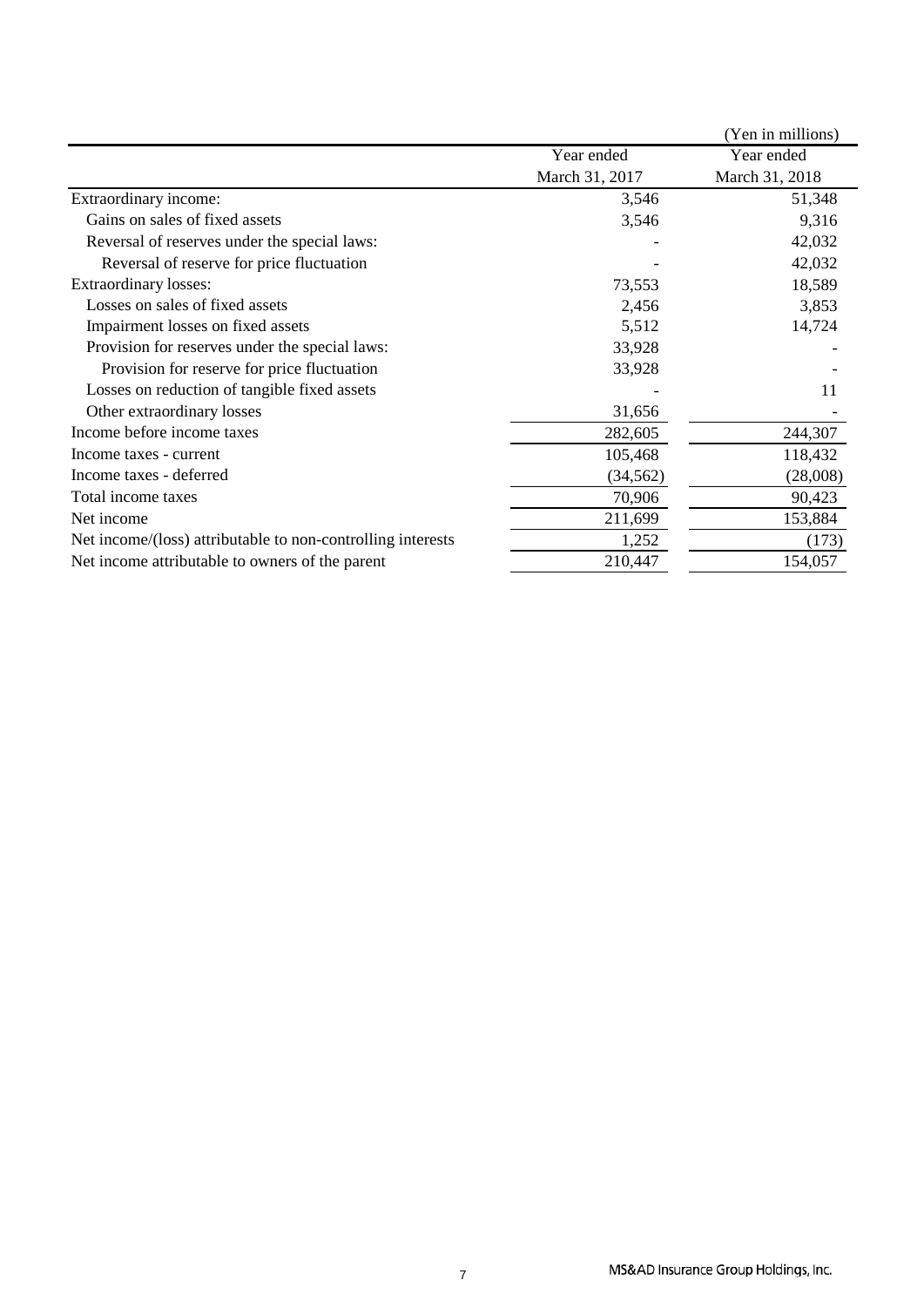|                                                                  |                | (Yen in millions) |
|------------------------------------------------------------------|----------------|-------------------|
|                                                                  | Year ended     | Year ended        |
|                                                                  | March 31, 2017 | March 31, 2018    |
| Net income                                                       | 211,699        | 153,884           |
| Other comprehensive income:                                      |                |                   |
| Net unrealized gains/(losses) on investments in securities       | 33,664         | 123,681           |
| Net deferred gains/(losses) on hedges                            | (16,640)       | (3,316)           |
| Foreign currency translation adjustments                         | (114, 654)     | 23,348            |
| Accumulated actuarial gains/(losses) on retirement benefits      | (1,073)        | 8,723             |
| Share of other comprehensive income of equity method investments | 1,298          | 4,775             |
| Total other comprehensive income                                 | (97, 405)      | 157,211           |
| Total comprehensive income                                       | 114,294        | 311,096           |
| Allocation:                                                      |                |                   |
| Comprehensive income attributable to owners of the parent        | 115,115        | 309,798           |
| Comprehensive income attributable to non-controlling interests   | (821)          | 1,297             |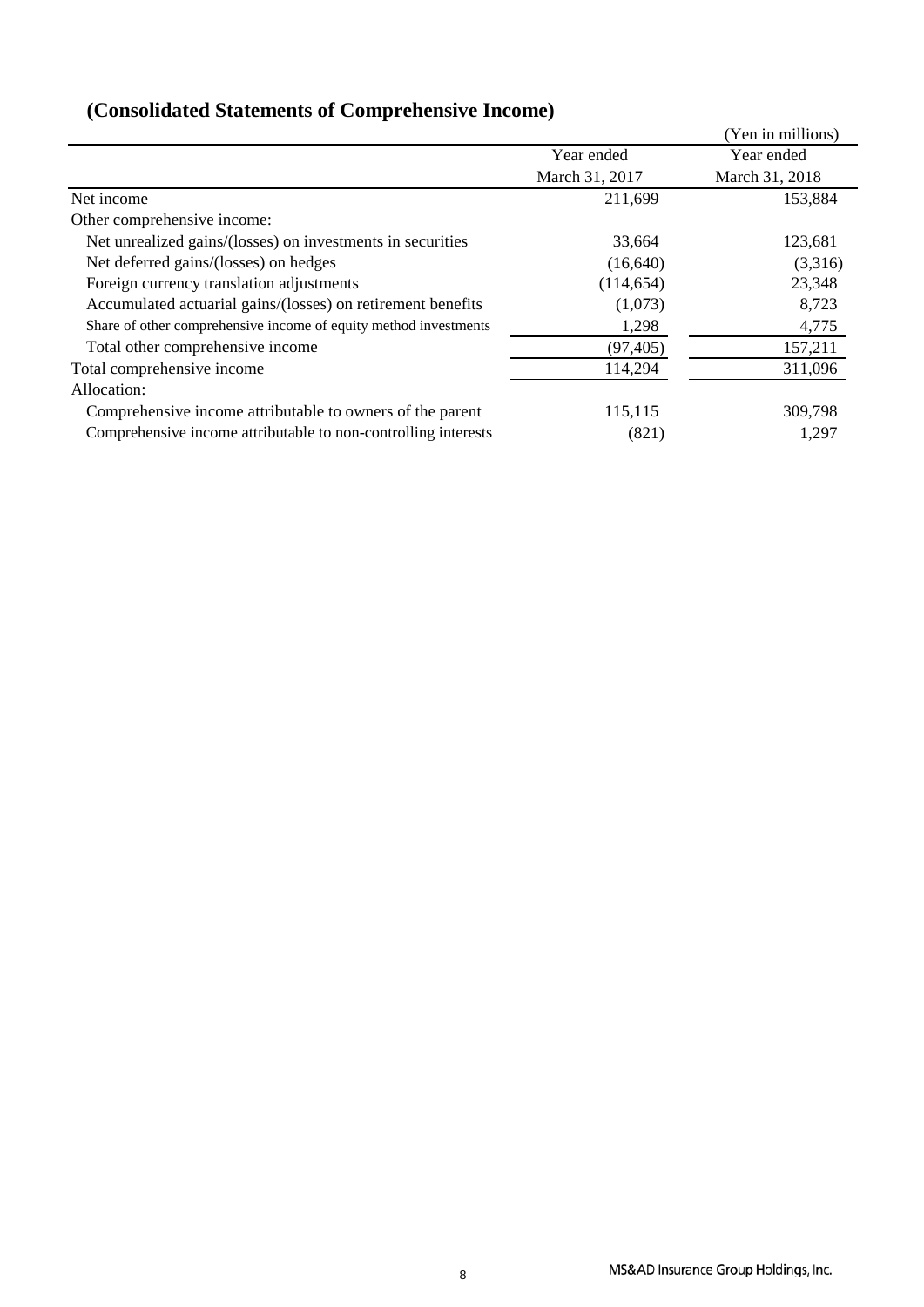## **(3) Consolidated Statements of Changes in Net Assets**

## **For the year ended March 31, 2017 (from April 1, 2016 to March 31, 2017)**

|                                                                                                                            |              |                 |                      |                | (Yen in millions)             |
|----------------------------------------------------------------------------------------------------------------------------|--------------|-----------------|----------------------|----------------|-------------------------------|
|                                                                                                                            |              |                 | Shareholders' equity |                |                               |
|                                                                                                                            | Common stock | Capital surplus | Retained earnings    | Treasury stock | Total shareholders'<br>equity |
| Beginning balance                                                                                                          | 100,000      | 670,646         | 628,562              | (80,065)       | 1,319,143                     |
| Changes for the year:                                                                                                      |              |                 |                      |                |                               |
| Dividends paid                                                                                                             |              |                 | (63, 223)            |                | (63, 223)                     |
| Net income attributable to<br>owners of the parent                                                                         |              |                 | 210,447              |                | 210,447                       |
| Repurchase of treasury stock                                                                                               |              |                 |                      | (39, 985)      | (39,985)                      |
| Disposal of treasury stock                                                                                                 |              | $\Omega$        |                      |                | 1                             |
| Cancellation of treasury stock                                                                                             |              |                 |                      |                |                               |
| Changes in scope of<br>consolidation                                                                                       |              |                 | 91                   |                | 91                            |
| Changes in equity resulted<br>from increase in capital of<br>consolidated subsidiaries                                     |              | (570)           |                      |                | (570)                         |
| Changes in the parent's<br>ownership interests in<br>subsidiaries due to<br>transactions with<br>non-controlling interests |              | (617)           |                      |                | (617)                         |
| Put options granted to<br>non-controlling interests                                                                        |              |                 |                      |                |                               |
| Adjustment to retained<br>earnings due to change in<br>US tax rate                                                         |              |                 |                      |                |                               |
| Net changes of items other<br>than shareholders' equity                                                                    |              |                 |                      |                |                               |
| Total changes for the year                                                                                                 |              | (1, 188)        | 147,315              | (39, 984)      | 106,142                       |
| Ending balance                                                                                                             | 100,000      | 669,458         | 775,877              | (120,050)      | 1,425,285                     |

|                                                                                                                            |                                                                     | Accumulated other comprehensive income      |                                                   |                                                                         |                                                          |                                       |                                  |                     |
|----------------------------------------------------------------------------------------------------------------------------|---------------------------------------------------------------------|---------------------------------------------|---------------------------------------------------|-------------------------------------------------------------------------|----------------------------------------------------------|---------------------------------------|----------------------------------|---------------------|
|                                                                                                                            | Net unrealized<br>gains/(losses)<br>on investments<br>in securities | Net deferred<br>gains/(losses)<br>on hedges | Foreign<br>currency<br>translation<br>adjustments | Accumulated<br>actuarial<br>gains/(losses)<br>on retirement<br>benefits | Total<br>accumulated<br>other<br>comprehensive<br>income | <b>Stock</b><br>acquisition<br>rights | Non-<br>controlling<br>interests | Total net<br>assets |
| Beginning balance                                                                                                          | 1,324,886                                                           | 40,113                                      | 22,369                                            | (8, 343)                                                                | 1,379,024                                                |                                       | 27,106                           | 2,725,274           |
| Changes for the year:                                                                                                      |                                                                     |                                             |                                                   |                                                                         |                                                          |                                       |                                  |                     |
| Dividends paid                                                                                                             |                                                                     |                                             |                                                   |                                                                         |                                                          |                                       |                                  | (63, 223)           |
| Net income attributable to<br>owners of the parent                                                                         |                                                                     |                                             |                                                   |                                                                         |                                                          |                                       |                                  | 210,447             |
| Repurchase of treasury stock                                                                                               |                                                                     |                                             |                                                   |                                                                         |                                                          |                                       |                                  | (39,985)            |
| Disposal of treasury stock                                                                                                 |                                                                     |                                             |                                                   |                                                                         |                                                          |                                       |                                  | 1                   |
| Cancellation of treasury stock                                                                                             |                                                                     |                                             |                                                   |                                                                         |                                                          |                                       |                                  |                     |
| Changes in scope of<br>consolidation                                                                                       |                                                                     |                                             |                                                   |                                                                         |                                                          |                                       |                                  | 91                  |
| Changes in equity resulted<br>from increase in capital of<br>consolidated subsidiaries                                     |                                                                     |                                             |                                                   |                                                                         |                                                          |                                       |                                  | (570)               |
| Changes in the parent's<br>ownership interests in<br>subsidiaries due to<br>transactions with<br>non-controlling interests |                                                                     |                                             |                                                   |                                                                         |                                                          |                                       |                                  | (617)               |
| Put options granted to<br>non-controlling interests                                                                        |                                                                     |                                             |                                                   |                                                                         |                                                          |                                       |                                  |                     |
| Adjustment to retained<br>earnings due to change in<br>US tax rate                                                         |                                                                     |                                             |                                                   |                                                                         |                                                          |                                       |                                  |                     |
| Net changes of items other<br>than shareholders' equity                                                                    | 35,973                                                              | (16, 640)                                   | (113,588)                                         | (1,076)                                                                 | (95, 332)                                                | 307                                   | (1,959)                          | (96, 984)           |
| Total changes for the year                                                                                                 | 35,973                                                              | (16, 640)                                   | (113, 588)                                        | (1,076)                                                                 | (95, 332)                                                | 307                                   | (1,959)                          | 9,158               |
| Ending balance                                                                                                             | 1,360,859                                                           | 23,472                                      | (91,219)                                          | (9,420)                                                                 | 1,283,692                                                | 307                                   | 25,147                           | 2,734,432           |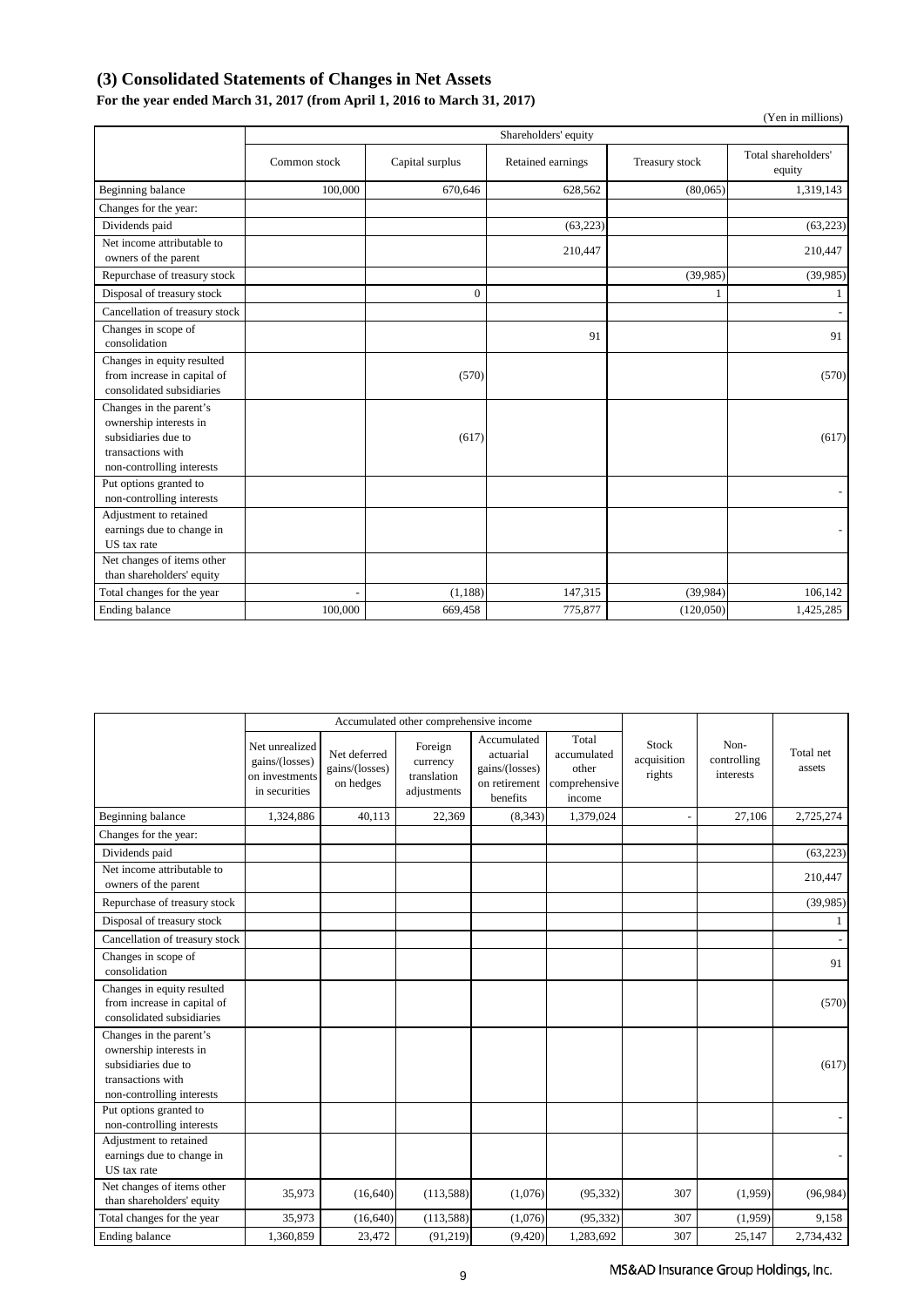## **For the year ended March 31, 2018 (from April 1, 2017 to March 31, 2018)**

|                                                                                                                            |              |                 |                      |                | (Yen in millions)             |
|----------------------------------------------------------------------------------------------------------------------------|--------------|-----------------|----------------------|----------------|-------------------------------|
|                                                                                                                            |              |                 | Shareholders' equity |                |                               |
|                                                                                                                            | Common stock | Capital surplus | Retained earnings    | Treasury stock | Total shareholders'<br>equity |
| Beginning balance                                                                                                          | 100,000      | 669,458         | 775,877              | (120,050)      | 1,425,285                     |
| Changes for the year:                                                                                                      |              |                 |                      |                |                               |
| Dividends paid                                                                                                             |              |                 | (79, 975)            |                | (79, 975)                     |
| Net income attributable to<br>owners of the parent                                                                         |              |                 | 154,057              |                | 154,057                       |
| Repurchase of treasury stock                                                                                               |              |                 |                      | (70)           | (70)                          |
| Disposal of treasury stock                                                                                                 |              | (2)             |                      | 65             | 62                            |
| Cancellation of treasury stock                                                                                             |              | (117, 455)      |                      | 117,455        |                               |
| Changes in scope of<br>consolidation                                                                                       |              |                 |                      |                |                               |
| Changes in equity resulted<br>from increase in capital of<br>consolidated subsidiaries                                     |              |                 |                      |                |                               |
| Changes in the parent's<br>ownership interests in<br>subsidiaries due to<br>transactions with<br>non-controlling interests |              | (242)           |                      |                | (242)                         |
| Put options granted to<br>non-controlling interests                                                                        |              | 2.562           |                      |                | 2.562                         |
| Adjustment to retained<br>earnings due to change in<br>US tax rate                                                         |              |                 | (914)                |                | (914)                         |
| Net changes of items other<br>than shareholders' equity                                                                    |              |                 |                      |                |                               |
| Total changes for the year                                                                                                 |              | (115, 138)      | 73,167               | 117,450        | 75,479                        |
| Ending balance                                                                                                             | 100,000      | 554,320         | 849,044              | (2,599)        | 1,500,765                     |

|                                                                                                                            |                                                                     | Accumulated other comprehensive income      |                                                   |                                                                         |                                                          |                                       |                                  |                     |
|----------------------------------------------------------------------------------------------------------------------------|---------------------------------------------------------------------|---------------------------------------------|---------------------------------------------------|-------------------------------------------------------------------------|----------------------------------------------------------|---------------------------------------|----------------------------------|---------------------|
|                                                                                                                            | Net unrealized<br>gains/(losses)<br>on investments<br>in securities | Net deferred<br>gains/(losses)<br>on hedges | Foreign<br>currency<br>translation<br>adjustments | Accumulated<br>actuarial<br>gains/(losses)<br>on retirement<br>benefits | Total<br>accumulated<br>other<br>comprehensive<br>income | <b>Stock</b><br>acquisition<br>rights | Non-<br>controlling<br>interests | Total net<br>assets |
| Beginning balance                                                                                                          | 1,360,859                                                           | 23,472                                      | (91, 219)                                         | (9, 420)                                                                | 1,283,692                                                | 307                                   | 25,147                           | 2,734,432           |
| Changes for the year:                                                                                                      |                                                                     |                                             |                                                   |                                                                         |                                                          |                                       |                                  |                     |
| Dividends paid                                                                                                             |                                                                     |                                             |                                                   |                                                                         |                                                          |                                       |                                  | (79, 975)           |
| Net income attributable to<br>owners of the parent                                                                         |                                                                     |                                             |                                                   |                                                                         |                                                          |                                       |                                  | 154,057             |
| Repurchase of treasury stock                                                                                               |                                                                     |                                             |                                                   |                                                                         |                                                          |                                       |                                  | (70)                |
| Disposal of treasury stock                                                                                                 |                                                                     |                                             |                                                   |                                                                         |                                                          |                                       |                                  | 62                  |
| Cancellation of treasury stock                                                                                             |                                                                     |                                             |                                                   |                                                                         |                                                          |                                       |                                  |                     |
| Changes in scope of<br>consolidation                                                                                       |                                                                     |                                             |                                                   |                                                                         |                                                          |                                       |                                  |                     |
| Changes in equity resulted<br>from increase in capital of<br>consolidated subsidiaries                                     |                                                                     |                                             |                                                   |                                                                         |                                                          |                                       |                                  |                     |
| Changes in the parent's<br>ownership interests in<br>subsidiaries due to<br>transactions with<br>non-controlling interests |                                                                     |                                             |                                                   |                                                                         |                                                          |                                       |                                  | (242)               |
| Put options granted to<br>non-controlling interests                                                                        |                                                                     |                                             |                                                   |                                                                         |                                                          |                                       |                                  | 2,562               |
| Adjustment to retained<br>earnings due to change in<br>US tax rate                                                         |                                                                     |                                             |                                                   |                                                                         |                                                          |                                       |                                  | (914)               |
| Net changes of items other<br>than shareholders' equity                                                                    | 126,398                                                             | (3,429)                                     | 24,944                                            | 8,740                                                                   | 156,654                                                  | 258                                   | 1,561                            | 158,475             |
| Total changes for the year                                                                                                 | 126,398                                                             | (3, 429)                                    | 24,944                                            | 8,740                                                                   | 156,654                                                  | 258                                   | 1,561                            | 233,955             |
| Ending balance                                                                                                             | 1,487,258                                                           | 20,043                                      | (66, 274)                                         | (679)                                                                   | 1,440,346                                                | 566                                   | 26,709                           | 2,968,387           |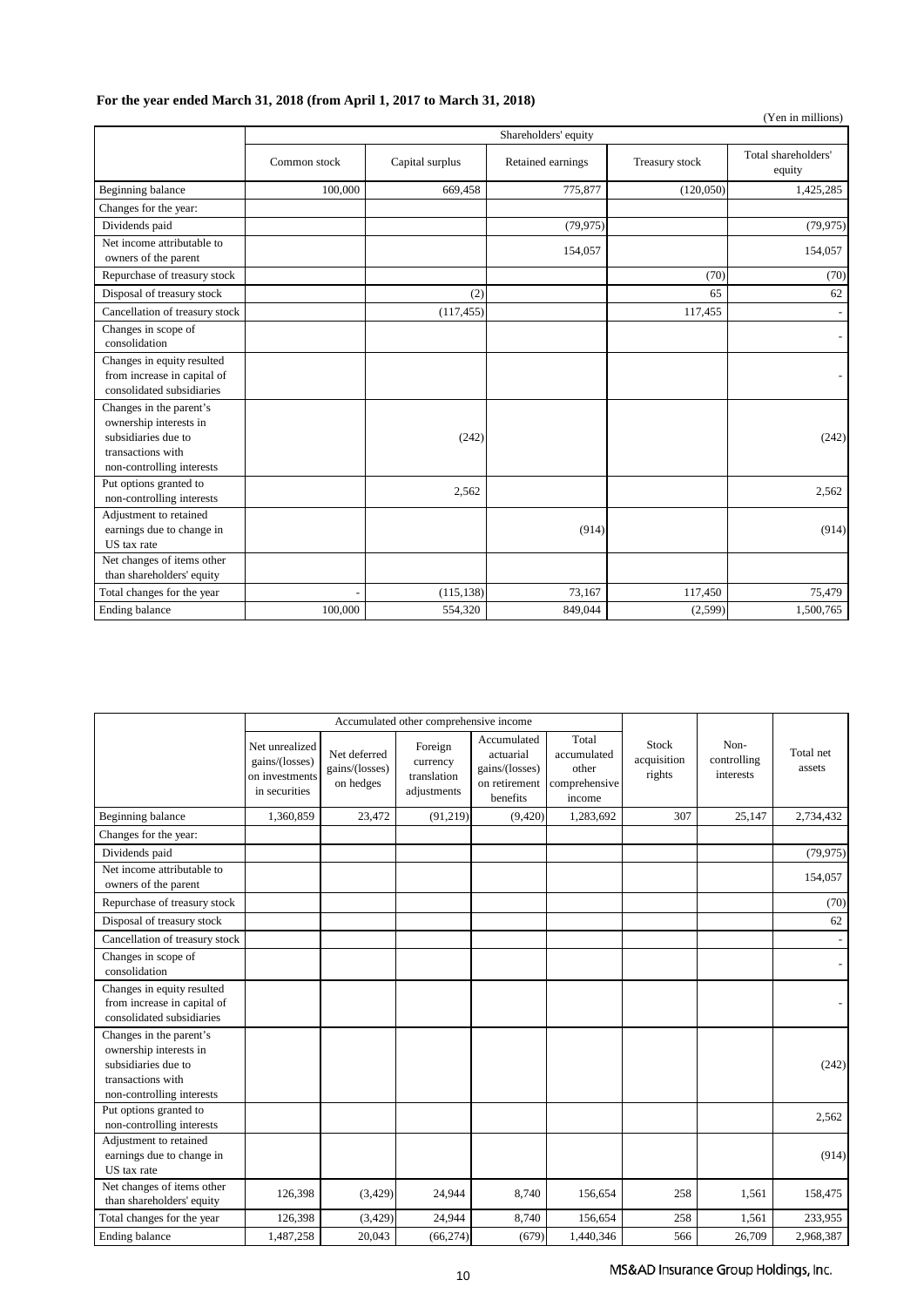# **(4) Consolidated Statements of Cash Flows**

| Cash flows from operating activities:<br>Income before income taxes    | Year ended<br>March 31, 2017<br>282,605<br>62,184<br>5,512 | Year ended<br>March 31, 2018<br>244,307<br>64,014 |
|------------------------------------------------------------------------|------------------------------------------------------------|---------------------------------------------------|
|                                                                        |                                                            |                                                   |
|                                                                        |                                                            |                                                   |
|                                                                        |                                                            |                                                   |
|                                                                        |                                                            |                                                   |
| Depreciation                                                           |                                                            |                                                   |
| Impairment losses on fixed assets                                      |                                                            | 14,724                                            |
| Amortization of goodwill                                               | 11,393                                                     | 11,741                                            |
| Increase/(decrease) in outstanding claims                              | 82,392                                                     | 160,203                                           |
| Increase/(decrease) in underwriting reserves                           | 903,095                                                    | 546,085                                           |
| Increase/(decrease) in bad debt reserve                                | 1,542                                                      | (1,348)                                           |
| Increase/(decrease) in reserve for retirement benefits for officers    | (156)                                                      | (101)                                             |
| Increase/(decrease) in accrued bonuses for employees                   | (3,096)                                                    | (1,239)                                           |
| Increase/(decrease) in reserve for reorganization by function          | 22,097                                                     | (5,756)                                           |
| Increase/(decrease) in liabilities for pension and retirement benefits | 2,078                                                      | 6,700                                             |
| Increase/(decrease) in reserve for price fluctuation                   | 33,928                                                     | (42,032)                                          |
| Interest and dividends income                                          | (272, 556)                                                 | (286, 229)                                        |
| Losses/(gains) on money trusts                                         | (15,075)                                                   | 4,967                                             |
| Losses/(gains) on investments in securities                            | (127, 655)                                                 | (171, 357)                                        |
| Losses/(gains) on derivative transactions                              | 31,628                                                     | 14,498                                            |
| Investment losses/(gains) on separate accounts                         | (81, 380)                                                  | (115,299)                                         |
| Interest expense                                                       | 8,986                                                      | 9,057                                             |
| Foreign exchange losses/(gains)                                        | (31,703)                                                   | 112,731                                           |
| Losses/(gains) on disposal of tangible fixed assets                    | (1,090)                                                    | (5,580)                                           |
| Losses/(gains) on equity method investments                            | (2,112)                                                    | (3,017)                                           |
| Decrease/(increase) in other assets                                    | (70, 445)                                                  | 13,828                                            |
| Increase/(decrease) in other liabilities                               | 6,834                                                      | (4,921)                                           |
| Others, net                                                            | (19, 868)                                                  | (10,068)                                          |
| Subtotal                                                               | 829,139                                                    | 555,908                                           |
| Interest and dividends received                                        | 355,139                                                    | 407,933                                           |
| Interest paid                                                          | (10,628)                                                   | (8,626)                                           |
| Income taxes refunded/(paid)                                           | (86,701)                                                   | (132, 575)                                        |
| Net cash provided by/(used in) operating activities (a)                | 1,086,948                                                  | 822,640                                           |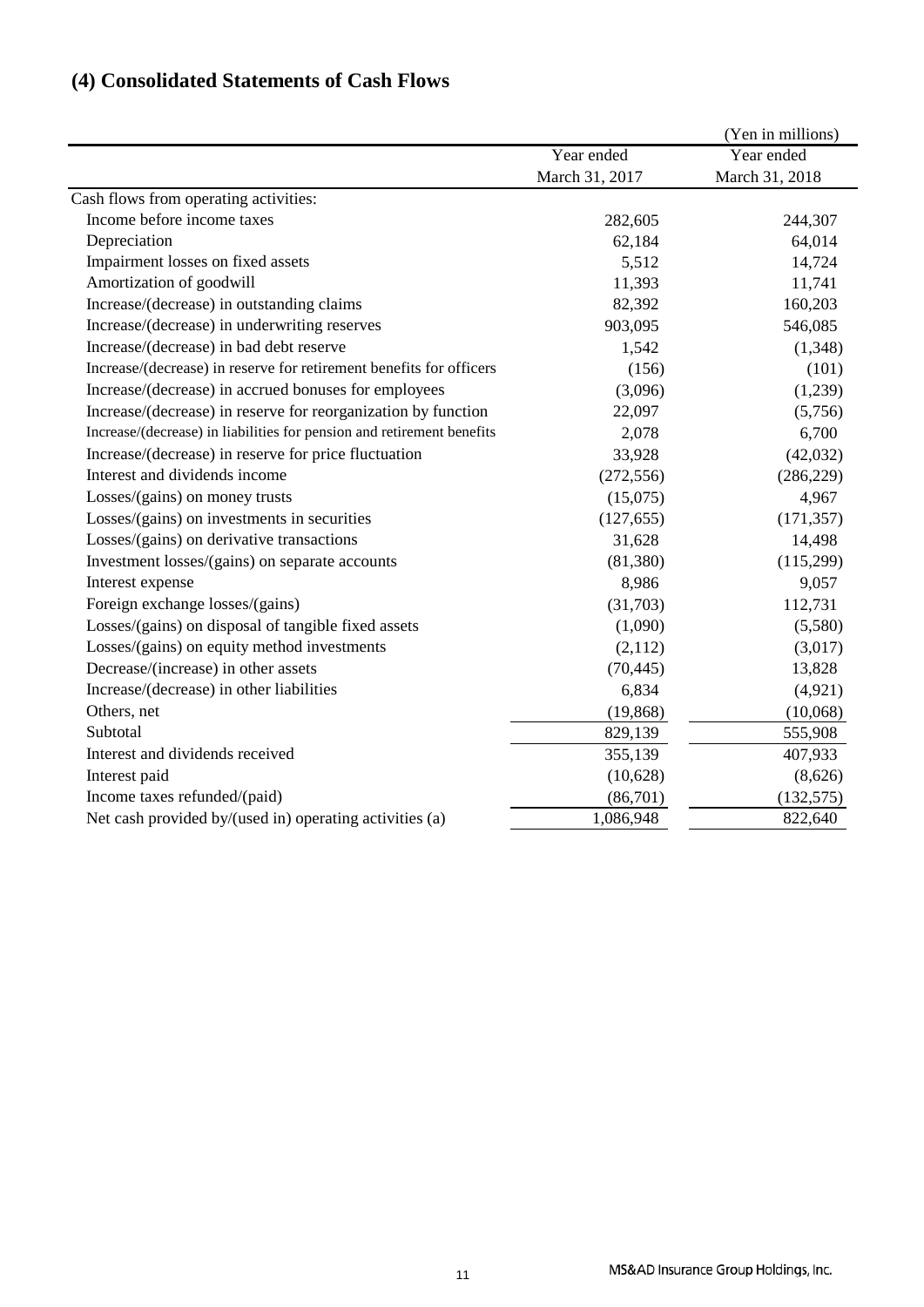|                                                                                       |                | (Yen in millions) |
|---------------------------------------------------------------------------------------|----------------|-------------------|
|                                                                                       | Year ended     | Year ended        |
|                                                                                       | March 31, 2017 | March 31, 2018    |
| Cash flows from investing activities:                                                 |                |                   |
| Net decrease/(increase) in deposits and savings                                       | (1, 112)       | (18,260)          |
| Purchase of monetary claims bought                                                    |                | (2,601)           |
| Proceeds from sales and redemption of monetary claims bought                          | 17,191         | 37,842            |
| Purchase of money trusts                                                              | (206, 384)     | (128, 508)        |
| Proceeds from sales of money trusts                                                   | 78,917         | 52,173            |
| Purchase of securities                                                                | (3, 136, 168)  | (3,595,276)       |
| Proceeds from sales and redemption of securities                                      | 2,577,663      | 2,845,276         |
| Investments in loans                                                                  | (212, 875)     | (198, 795)        |
| Collection of loans                                                                   | 212,220        | 184,210           |
| Net increase/(decrease) in cash collateral under securities                           |                |                   |
| borrowing and lending transactions                                                    | 73,812         | (4, 848)          |
| Others, net                                                                           | 21,800         | 6,901             |
| Subtotal (b)                                                                          | (574, 934)     | (821, 886)        |
| $(a + b)$                                                                             | 512,013        | 754               |
| Acquisition of tangible fixed assets                                                  | (20, 158)      | (20, 291)         |
| Proceeds from sales of tangible fixed assets                                          | 8,922          | 14,461            |
| Acquisition of intangible fixed assets                                                | (27, 608)      | (47, 645)         |
| Acquisition of subsidiaries resulting in changes in scope of consolidation            |                | (85, 341)         |
| Others, net                                                                           | (1, 119)       | (2,401)           |
| Net cash provided by/(used in) investing activities                                   | (614, 899)     | (963, 105)        |
| Cash flows from financing activities:                                                 |                |                   |
| Proceeds from borrowings                                                              | 32,651         | 55,027            |
| Repayments of borrowings                                                              | (141, 389)     | (30, 342)         |
| Issuance of bonds                                                                     | 148,961        | 129,133           |
| Redemption of bonds                                                                   | (33,890)       | (28,000)          |
| Repurchase of treasury stock                                                          | (39, 985)      | (70)              |
| Dividends paid to shareholders                                                        | (63, 151)      | (79, 887)         |
| Dividends paid to non-controlling interests                                           | (1,098)        | (917)             |
| Purchase of shares of subsidiaries not resulting in changes in scope of consolidation | (617)          | (964)             |
| Others, net                                                                           | (1,678)        | (1,648)           |
| Net cash provided by/(used in) financing activities                                   | (100, 198)     | 42,329            |
| Effect of exchange rate changes on cash and cash equivalents                          | (11, 451)      | 5,738             |
| Net increase/(decrease) in cash and cash equivalents                                  | 360,399        | (92, 396)         |
| Beginning balance of cash and cash equivalents                                        | 1,056,407      | 1,415,903         |
| Decrease in cash and cash equivalents due to exclusion from consolidation             | (903)          |                   |
| Ending balance of cash and cash equivalents                                           | 1,415,903      | 1,323,506         |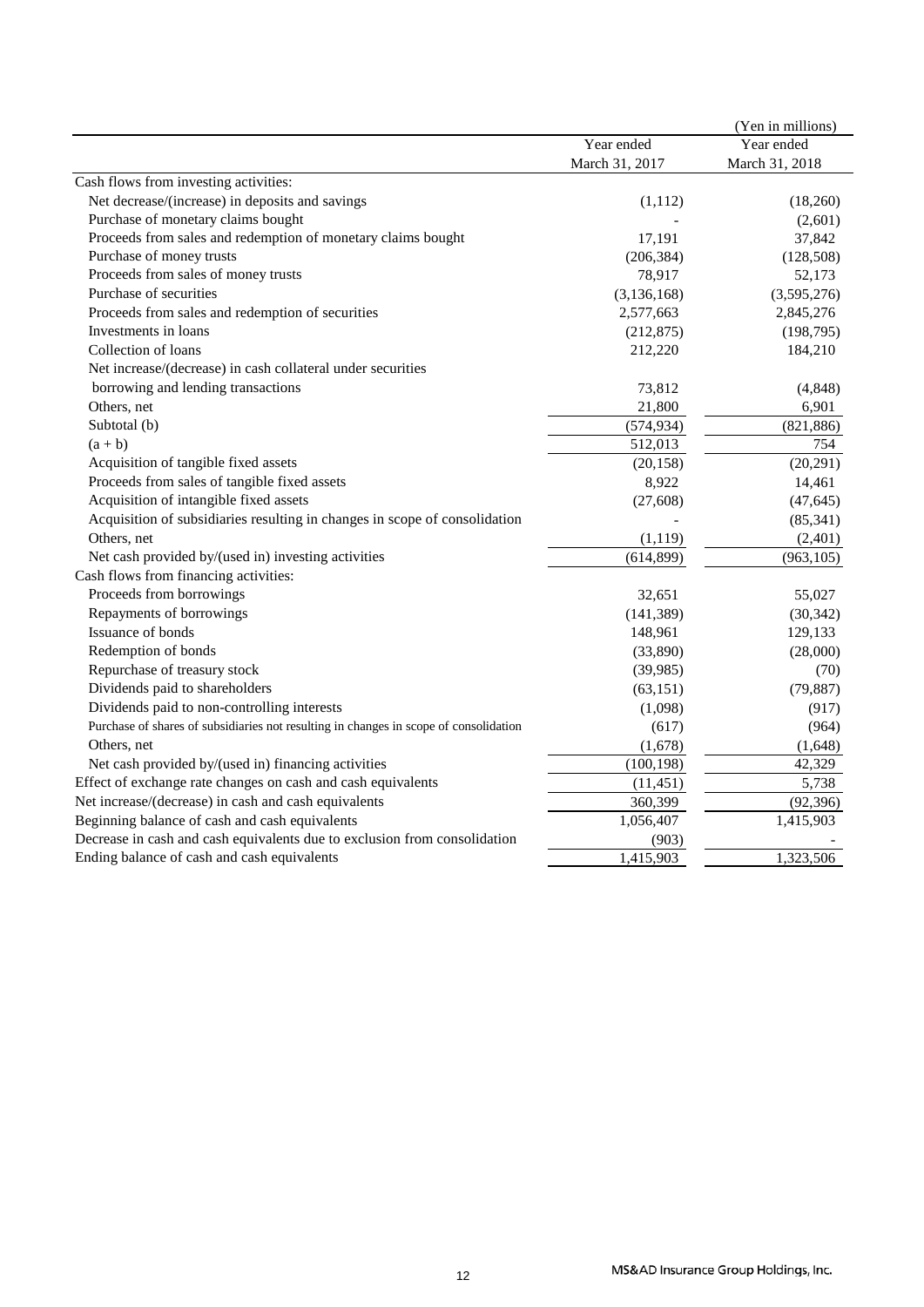# **(5) Notes to Consolidated Financial Statements**

(Notes to Going Concern Assumptions) Not applicable.

(Notes to Segment Information)

#### **1 Overview of reportable segments**

The reportable segments are the units of MS&AD group ("the Group") for which separate financial information is available and that are evaluated regularly by the board of directors in deciding allocation of resources and assessing their performance.

The Group's business domains comprise domestic non-life insurance business, domestic life insurance business, international business, financial services business and risk-related services business. Mitsui Sumitomo Insurance Co., Ltd. ("MSI"), Aioi Nissay Dowa Insurance Co., Ltd. ("ADI") and Mitsui Direct General Insurance Co., Ltd. ("Mitsui Direct General") primarily operate domestic non-life insurance business, and Mitsui Sumitomo Aioi Life Insurance Co., Ltd. ("MSI Aioi Life") and Mitsui Sumitomo Primary Life Insurance Co., Ltd. ("MSI Primary Life") primarily operate domestic life insurance business. The Company and domestic non-life insurance subsidiaries engage in international business, and overseas affiliated companies also develop insurance business in various foreign countries.

Segment information is presented based on the Group's business domains where the domestic life and non-life insurance businesses are further identified by each insurance company, resulting in six reportable segments that comprise the five domestic insurance companies and the international business (overseas insurance subsidiaries).

Each non-life insurance company underwrites fire and allied insurance, marine insurance, personal accident insurance, voluntary automobile insurance, compulsory automobile liability insurance and other non-life insurance products. Each life insurance company underwrites individual insurance, individual annuity insurance, group insurance and other life insurance products.

#### **2 Methods of calculating revenues, net income or loss, assets, liabilities and other items by reportable segment**

The accounting methods for reportable segments are substantially the same as those mentioned in "Significant Accounting Policies" of the Securities Report filed on June 26, 2017. Net income by segment is the amount based on net income of each company (after taking ownership interests into consideration).

Intersegment revenues and transfers are calculated based on prices used in transactions between the Company and independent third parties.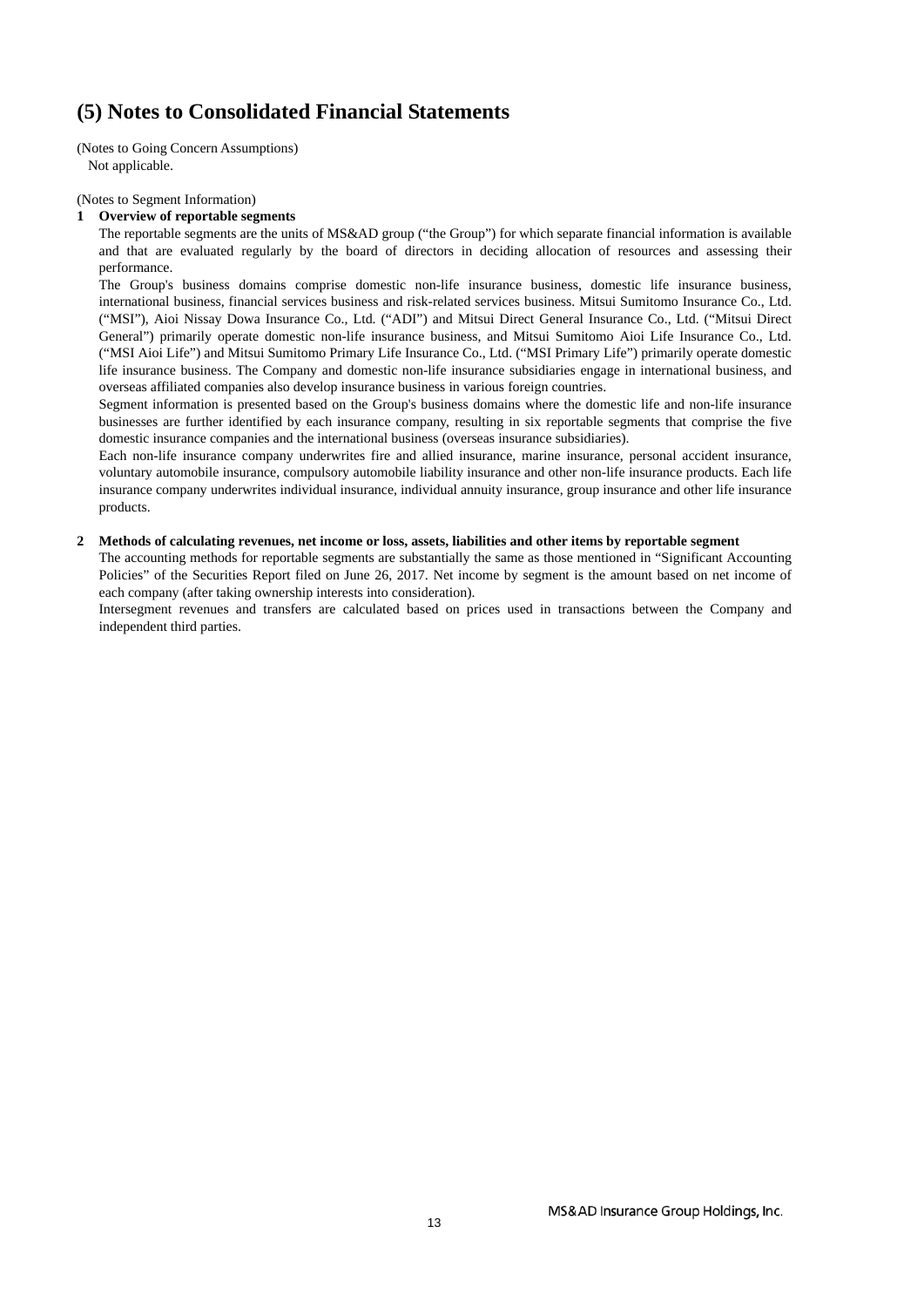## **3 Information on revenues, net income or loss, assets, liabilities and other items by reportable segment For the year ended March 31, 2017 (from April 1, 2016 to March 31, 2017)**

|                                                                                          | (Yen in millions) |                                      |                          |                      |                                  |  |  |
|------------------------------------------------------------------------------------------|-------------------|--------------------------------------|--------------------------|----------------------|----------------------------------|--|--|
|                                                                                          |                   | Domestic non-life insurance business |                          |                      | Domestic life insurance business |  |  |
|                                                                                          | <b>MSI</b>        | ADI                                  | Mitsui Direct<br>General | <b>MSI</b> Aioi Life | <b>MSI Primary</b><br>Life       |  |  |
| Revenues: (Note 1)                                                                       |                   |                                      |                          |                      |                                  |  |  |
| Revenues from transactions<br>with external customers                                    | 1,442,976         | 1,161,736                            | 37,699                   | 369,255              | 881,893                          |  |  |
| Intersegment revenues or transfers                                                       | 27,145            | 38,789                               | (46)                     |                      | (11, 922)                        |  |  |
| Total                                                                                    | 1,470,122         | 1,200,525                            | 37,653                   | 369,255              | 869,971                          |  |  |
| Net income/(loss) by segment                                                             | 164,568           | 50,391                               | (947)                    | 4,594                | 20,703                           |  |  |
| Assets by segment                                                                        | 6,777,076         | 3,498,264                            | 59,987                   | 3,619,194            | 5,838,048                        |  |  |
| Other items:                                                                             |                   |                                      |                          |                      |                                  |  |  |
| Depreciation                                                                             | 21,754            | 15,292                               | 924                      | 3,815                | 1,779                            |  |  |
| Amortization of goodwill                                                                 |                   |                                      |                          |                      |                                  |  |  |
| Interest and dividends income                                                            | 116,792           | 55,409                               | 89                       | 43,797               | 60,761                           |  |  |
| Interest expense                                                                         | 6,325             | 755                                  |                          | 67                   | $\Omega$                         |  |  |
| Gains/(losses) on<br>equity method investments                                           |                   |                                      |                          |                      |                                  |  |  |
| Extraordinary income                                                                     | 1,379             | 2,644                                |                          | 3                    |                                  |  |  |
| Extraordinary losses:                                                                    | 8,479             | 11,015                               | 12                       | 775                  | 28,907                           |  |  |
| Impairment losses on fixed assets                                                        | 489               | 5,709                                |                          |                      |                                  |  |  |
| Provision for reserve for price<br>fluctuation                                           | 3,667             | 589                                  | 7                        | 757                  | 28,906                           |  |  |
| Costs associated with the<br>reorganization of the overseas<br>consolidated subsidiaries |                   |                                      |                          |                      |                                  |  |  |
| Income taxes                                                                             | 43,874            | 16,425                               | 36                       | 1,815                | 8,081                            |  |  |
| Equity method investments                                                                | 156,490           |                                      |                          |                      |                                  |  |  |
| Increase in tangible fixed assets<br>and intangible fixed assets                         | 16,703            | 14,462                               | 993                      | 7,037                | 1,310                            |  |  |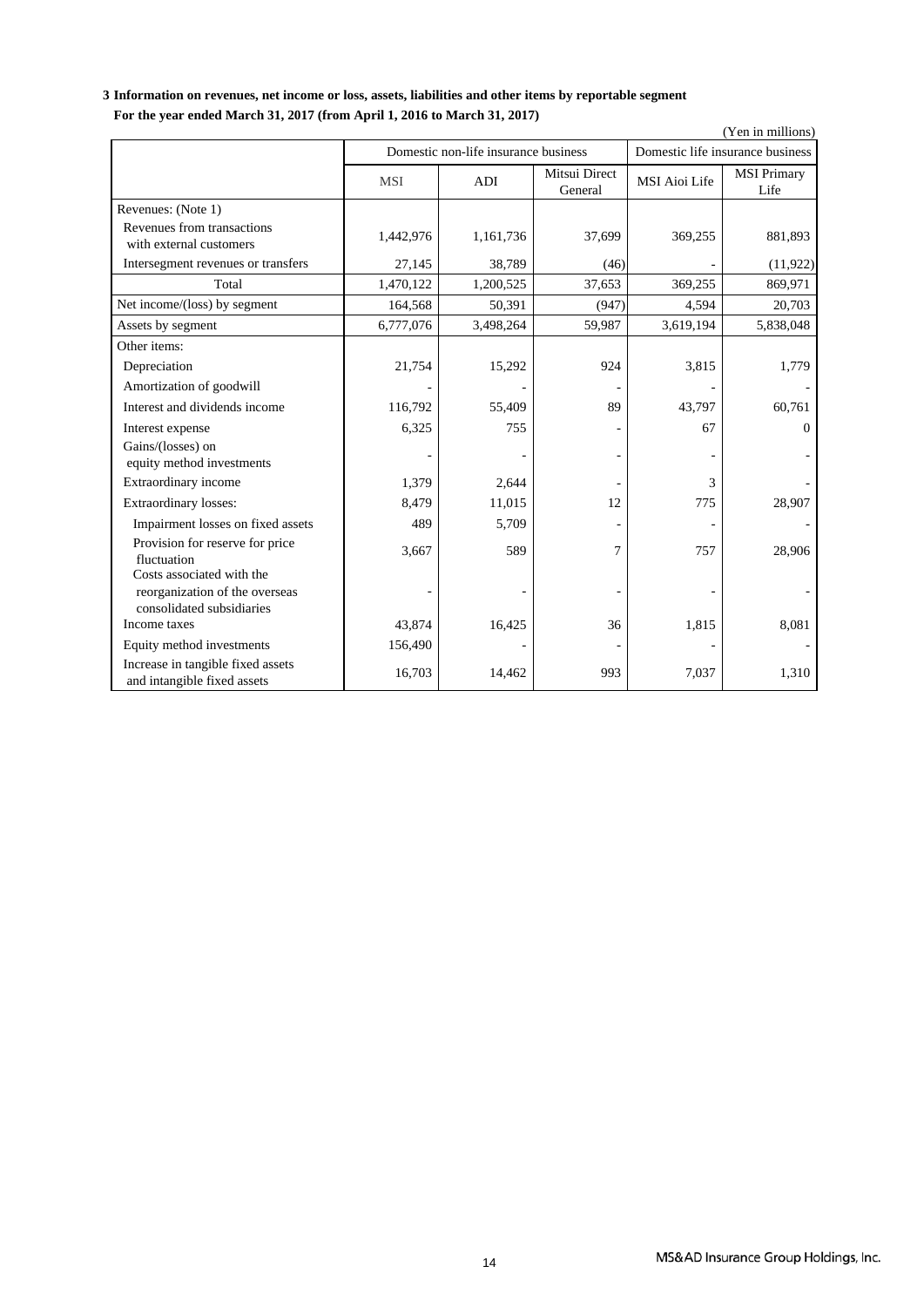| (Yen in millions)                                                           |                                                                    |                    |            |                                  |                                                                      |  |  |
|-----------------------------------------------------------------------------|--------------------------------------------------------------------|--------------------|------------|----------------------------------|----------------------------------------------------------------------|--|--|
|                                                                             | International<br>business<br>Overseas<br>insurance<br>subsidiaries | Others<br>(Note 2) | Total      | Adjustments<br>(Notes 3,4 and 5) | Amount on the<br>consolidated<br>financial<br>statements<br>(Note 6) |  |  |
| Revenues: (Note 1)                                                          |                                                                    |                    |            |                                  |                                                                      |  |  |
| Revenues from transactions<br>with external customers                       | 744,081                                                            | 30,895             | 4,668,538  | (7,982)                          | 4,660,556                                                            |  |  |
| Intersegment revenues or transfers                                          | (48, 913)                                                          | (4,888)            | 164        | (164)                            |                                                                      |  |  |
| Total                                                                       | 695,168                                                            | 26,006             | 4,668,703  | (8, 146)                         | 4,660,556                                                            |  |  |
| Net income/(loss) by segment                                                | 24,079                                                             | 2,579              | 265,968    | (55, 521)                        | 210,447                                                              |  |  |
| Assets by segment                                                           | 2,464,408                                                          | 55,834             | 22,312,814 | (1,078,513)                      | 21,234,300                                                           |  |  |
| Other items:                                                                |                                                                    |                    |            |                                  |                                                                      |  |  |
| Depreciation                                                                | 8,122                                                              | 648                | 52,338     | 9,845                            | 62.184                                                               |  |  |
| Amortization of goodwill                                                    |                                                                    |                    |            | 11,393                           | 11,393                                                               |  |  |
| Interest and dividends income                                               | 18,047                                                             | $\overline{2}$     | 294,899    | (22, 343)                        | 272,556                                                              |  |  |
| Interest expense                                                            | 3,577                                                              |                    | 10,725     | (1,738)                          | 8,986                                                                |  |  |
| Gains/(losses) on<br>equity method investments                              | 7,111                                                              | 756                | 7,868      | (5,756)                          | 2,112                                                                |  |  |
| Extraordinary income                                                        | 24                                                                 |                    | 4,051      | (505)                            | 3,546                                                                |  |  |
| Extraordinary losses:                                                       | 8,134                                                              | $\mathbf{0}$       | 57,325     | 16,228                           | 73,553                                                               |  |  |
| Impairment losses on fixed assets                                           | 2,582                                                              |                    | 8,781      | (3,268)                          | 5,512                                                                |  |  |
| Provision for reserve for price<br>fluctuation<br>Costs associated with the |                                                                    |                    | 33,928     |                                  | 33,928                                                               |  |  |
| reorganization of the overseas<br>consolidated subsidiaries                 | 5,319                                                              |                    | 5,319      |                                  | 5,319                                                                |  |  |
| Income taxes                                                                | 5,807                                                              | (210)              | 75,830     | (4,924)                          | 70,906                                                               |  |  |
| Equity method investments                                                   | 2,431                                                              |                    | 158,922    | (15,948)                         | 142,973                                                              |  |  |
| Increase in tangible fixed assets<br>and intangible fixed assets            | 10,476                                                             | 298                | 51,281     | (2,956)                          | 48,324                                                               |  |  |

(Notes)

1 "Revenues" represents net premiums written for non-life insurance business, life insurance premiums for life insurance business, ordinary income for other business, and the sum total of net premiums written and life insurance premiums for "Amount on the consolidated financial statements".

2 "Others", which is business segments not included in reportable segments, represents financial services business and risk-related services business operated by group companies other than domestic insurance companies, and domestic non-life insurance business operated by domestic non-life insurance subsidiaries which are not included in reportable segments.

- 3 "Adjustments" in "Revenues from transactions with external customers" represents the sum total of ordinary income items other than net premiums written and life insurance premiums for other business.
- 4 "Adjustments" in "Net income/(loss) by segment" includes elimination of intersegment transactions of ¥(16,625) million, companywide expenses not allocated to respective reportable segments of ¥(9,391) million and adjustments to profit and loss due to application of the purchase method to domestic insurance subsidiaries and amortization of goodwill of ¥(29,504)million. Most of the companywide expenses are expenses associated with the Company's administrative departments that do not belong to any reportable segments.
- 5 "Adjustments" in "Assets by segment" includes elimination of intersegment transactions of ¥(1,072,866) million, transfers due to offsetting reinsurance recoverables included in assets of overseas insurance subsidiaries and policy liabilities on the consolidated financial statements of ¥(288,609) million, companywide assets not allocated to respective reportable segments of ¥32,952 million, adjustments to assets due to application of the purchase method to domestic insurance subsidiaries and unamortized balance of goodwill not allocated to respective reportable segments of ¥250,010 million. The companywide assets are the Company's assets that do not belong to any reportable segments.
- 6 "Net income/(loss) by segment" is reconciled with net income attributable to owners of the parent on the consolidated financial statements.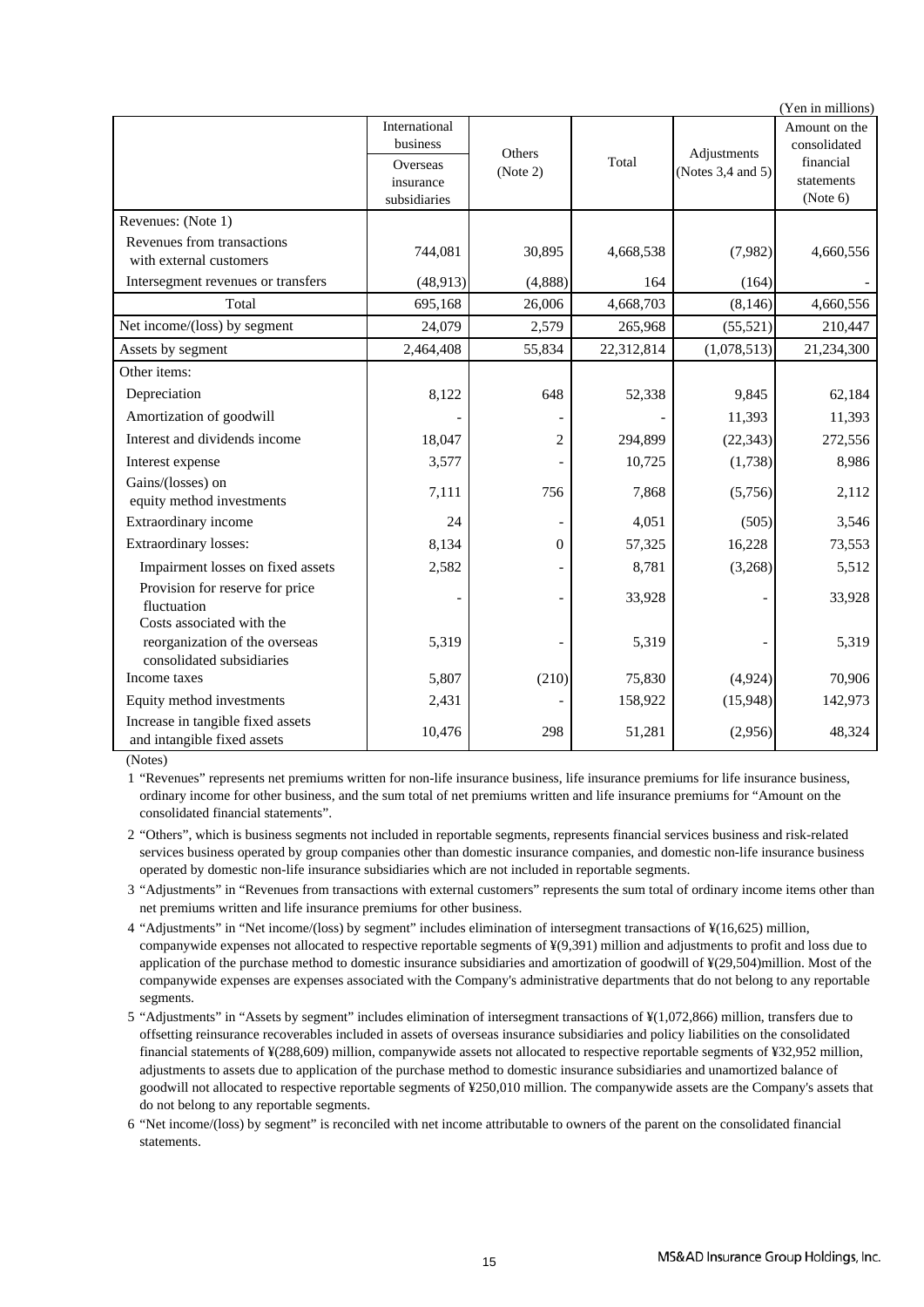|                                                                  | (Yen in millions) |                                      |                          |                      |                                  |  |  |
|------------------------------------------------------------------|-------------------|--------------------------------------|--------------------------|----------------------|----------------------------------|--|--|
|                                                                  |                   | Domestic non-life insurance business |                          |                      | Domestic life insurance business |  |  |
|                                                                  | <b>MSI</b>        | ADI                                  | Mitsui Direct<br>General | <b>MSI Aioi Life</b> | <b>MSI Primary</b><br>Life       |  |  |
| Revenues: (Note 1)                                               |                   |                                      |                          |                      |                                  |  |  |
| Revenues from transactions<br>with external customers            | 1,464,183         | 1,178,421                            | 37,915                   | 381,357              | 674,157                          |  |  |
| Intersegment revenues or transfers                               | 30,179            | 43,596                               | (41)                     |                      | (13, 320)                        |  |  |
| Total                                                            | 1,494,362         | 1,222,017                            | 37,873                   | 381,357              | 660,836                          |  |  |
| Net income/(loss) by segment                                     | 198,237           | 15,620                               | 294                      | 5,277                | 29,212                           |  |  |
| Assets by segment                                                | 7,098,216         | 3,486,669                            | 61,489                   | 3,869,730            | 6,201,753                        |  |  |
| Other items:                                                     |                   |                                      |                          |                      |                                  |  |  |
| Depreciation                                                     | 22,211            | 15,345                               | 910                      | 4,323                | 1,909                            |  |  |
| Amortization of goodwill                                         |                   |                                      |                          |                      |                                  |  |  |
| Interest and dividends income                                    | 105,107           | 58,498                               | 73                       | 44,603               | 76,884                           |  |  |
| Interest expense                                                 | 6,721             | 571                                  |                          | 63                   | $\Omega$                         |  |  |
| Impairment losses on securities                                  | 1,031             | 49,040                               |                          |                      |                                  |  |  |
| Gains/(losses) on<br>equity method investments                   |                   |                                      |                          |                      |                                  |  |  |
| Extraordinary income:                                            | 7,207             | 37,778                               |                          |                      | 11,500                           |  |  |
| Gains on sales of fixed assets                                   | 7,207             | 2,352                                |                          | 1                    |                                  |  |  |
| Reversal of reserve for price<br>fluctuation                     |                   | 35,425                               |                          |                      | 11,500                           |  |  |
| Extraordinary losses:                                            | 5,636             | 6,599                                | 6                        | 885                  |                                  |  |  |
| Impairment losses on fixed assets                                | 860               | 1,979                                |                          |                      |                                  |  |  |
| Income taxes                                                     | 65,885            | 21,173                               | 117                      | 1,597                | 11,227                           |  |  |
| Equity method investments                                        | 156,490           |                                      |                          |                      |                                  |  |  |
| Increase in tangible fixed assets<br>and intangible fixed assets | 26,149            | 26,697                               | 1,921                    | 9,012                | 3,678                            |  |  |

## **For the year ended March 31, 2018 (from April 1, 2017 to March 31, 2018)**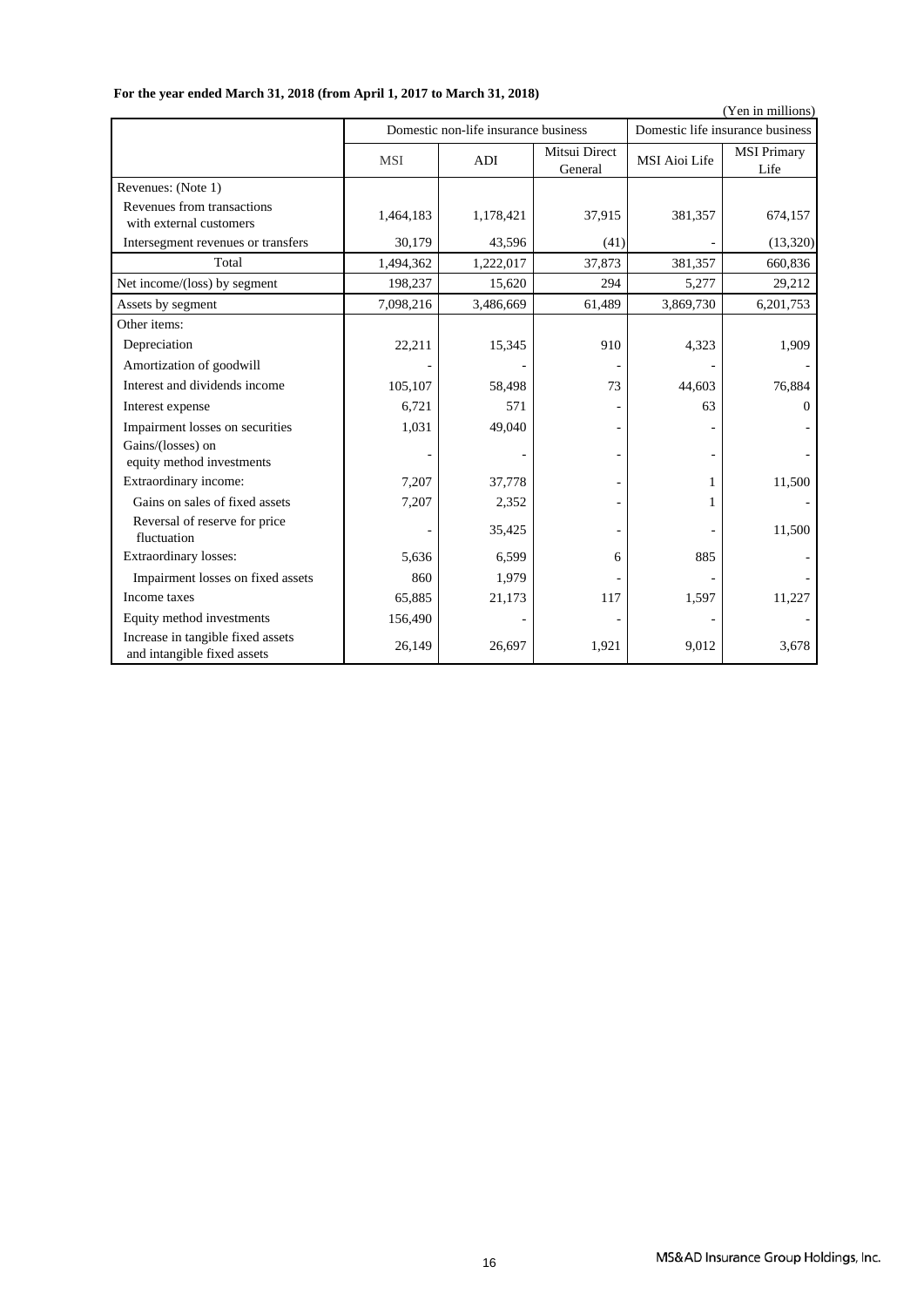|                                                                  |                                                                    |                    |            |                                  | (Yen in millions)                                                    |
|------------------------------------------------------------------|--------------------------------------------------------------------|--------------------|------------|----------------------------------|----------------------------------------------------------------------|
|                                                                  | International<br>business<br>Overseas<br>insurance<br>subsidiaries | Others<br>(Note 2) | Total      | Adjustments<br>(Notes 3,4 and 5) | Amount on the<br>consolidated<br>financial<br>statements<br>(Note 6) |
| Revenues: (Note 1)                                               |                                                                    |                    |            |                                  |                                                                      |
| Revenues from transactions<br>with external customers            | 740,749                                                            | 24,252             | 4,501,036  | (1,781)                          | 4,499,255                                                            |
| Intersegment revenues or transfers                               | (55, 619)                                                          | (4,580)            | 213        | (213)                            |                                                                      |
| Total                                                            | 685,130                                                            | 19,671             | 4,501,249  | (1,994)                          | 4,499,255                                                            |
| Net income/(loss) by segment                                     | (104, 672)                                                         | 4,230              | 148,200    | 5,857                            | 154,057                                                              |
| Assets by segment                                                | 2,967,542                                                          | 119,564            | 23,804,965 | (1, 332, 037)                    | 22,472,927                                                           |
| Other items:                                                     |                                                                    |                    |            |                                  |                                                                      |
| Depreciation                                                     | 9,393                                                              | 575                | 54,669     | 9,344                            | 64.014                                                               |
| Amortization of goodwill                                         |                                                                    |                    |            | 11,741                           | 11,741                                                               |
| Interest and dividends income                                    | 14,940                                                             | 915                | 301,024    | (14,795)                         | 286,229                                                              |
| Interest expense                                                 | 16                                                                 |                    | 7,374      | 1,683                            | 9,057                                                                |
| Impairment losses on securities                                  | 244                                                                |                    | 50,316     | (48, 804)                        | 1,512                                                                |
| Gains/(losses) on<br>equity method investments                   | 7,954                                                              | 996                | 8,950      | (5,932)                          | 3,017                                                                |
| Extraordinary income:                                            | 467                                                                |                    | 56,953     | (5,605)                          | 51,348                                                               |
| Gains on sales of fixed assets                                   | 467                                                                |                    | 10,028     | (712)                            | 9,316                                                                |
| Reversal of reserve for price<br>fluctuation                     |                                                                    |                    | 46,925     | (4,892)                          | 42,032                                                               |
| Extraordinary losses:                                            | 12,946                                                             | 1,096              | 27,171     | (8,582)                          | 18,589                                                               |
| Impairment losses on fixed assets                                | 12,925                                                             | 1,094              | 16,859     | (2,135)                          | 14,724                                                               |
| Income taxes                                                     | (12, 722)                                                          | 290                | 87,570     | 2,852                            | 90,423                                                               |
| Equity method investments                                        | 96,601                                                             |                    | 253,092    | (16, 482)                        | 236,609                                                              |
| Increase in tangible fixed assets<br>and intangible fixed assets | 5,178                                                              | 105                | 72,744     | (4,157)                          | 68,586                                                               |

(Notes)

1 "Revenues" represents net premiums written for non-life insurance business, life insurance premiums for life insurance business, ordinary income for other business, and the sum total of net premiums written and life insurance premiums for "Amount on the consolidated financial statements".

2 "Others", which is business segments not included in reportable segments and other revenue generating business activities, represents domestic non-life insurance business operated by domestic non-life insurance subsidiaries other than reportable segment, financial services business and risk-related services business operated by group companies other than domestic insurance companies and business investments by the Company into companies other than group companies.

3 "Adjustments" in "Revenues from transactions with external customers" represents the sum total of ordinary income items other than net premiums written and life insurance premiums for other business.

- 4 "Adjustments" in "Net income/(loss) by segment" includes elimination of intersegment transactions of ¥(9,710) million, companywide expenses not allocated to respective reportable segments of ¥(11,856) million , adjustments to impairment losses on equities of insurance subsidiaries recognized by ADI of ¥48,656 million and adjustments to profit and loss due to application of the purchase method to domestic insurance subsidiaries and amortization of goodwill of ¥(21,230) million. Most of the companywide expenses are expenses associated with the Company's administrative departments that do not belong to any reportable segments.
- 5 "Adjustments" in "Assets by segment" includes elimination of intersegment transactions of ¥(1,328,387) million, transfers due to offsetting reinsurance recoverables included in assets of overseas insurance subsidiaries and policy liabilities on the consolidated financial statements of ¥(440,011) million, companywide assets not allocated to respective reportable segments of ¥44,792 million, adjustments to assets due to application of the purchase method to domestic insurance subsidiaries and unamortized balance of goodwill not allocated to respective reportable segments of ¥391,568 million. The companywide assets are the Company's assets that do not belong to any reportable segments.
- 6 "Net income/(loss) by segment" is reconciled with net income attributable to owners of the parent on the consolidated financial statements.